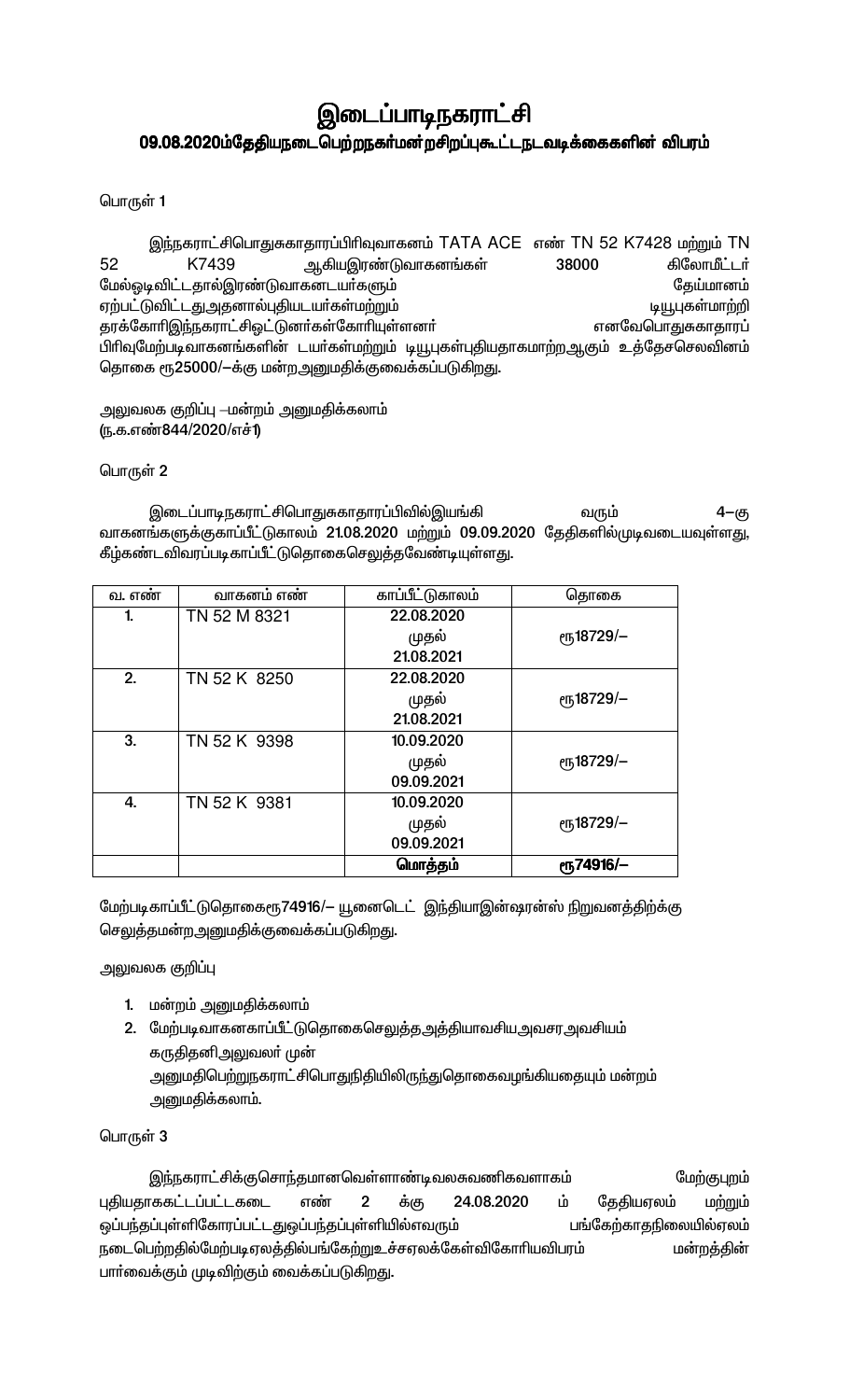| ഖ<br>எண் | உச்சஏலம்<br>கோரியவா்களின் பெயா்<br>மற்றும்மமுகவரி                                                 | கடையின்<br>விபரம்                                | உச்சஏலக்<br>கேள்வி | உச்சஒப்பந்தப்<br>புள்ளிகேள்வி |
|----------|---------------------------------------------------------------------------------------------------|--------------------------------------------------|--------------------|-------------------------------|
|          |                                                                                                   | 3                                                | 4                  | 5                             |
| 1.       | திரு.எஸ்.பாலமுருகன்<br>190,புதிய தெரு 2<br>வெள்ளாண்டிவலசு,<br>இடைப்பாடி                           | வெள்ளாண்டி<br>வலசு<br>ஆணையா்,                    | еҧ3500/-           |                               |
| 2.       | திரு.கே.கண்ணன்<br>த/பெகந்தசாமி<br>44, நைனாம்பட்டிரோட்டுத்<br>தெரு<br>வெள்ளாண்டிவலசு,<br>இடைப்பாடி | குடியிருப்புஅ<br>ருகில்கட்டப்ப<br>ட்டகடை<br>எண்2 | еҧ3600/-           |                               |

2க்கு ளாண்டிவலசுவண்கவளாகம் கோரப்பட்டஇரண்டுஉச்சஏலக்கேள்விகளில்வரிசை  $2$ ຄົນ திரு.க.கண்ணன் எண் த/பெகந்தசாமிஎன்பவர்

கோரியஉச்சஏலக்கேள்வியானதுமற்றஒப்பந்தப்புள்ளிகேள்வியைவிட அதிகமாகஉள்ளதால் இவ் உச்சஏலக் கேள்வியைமன்றம் அங்கீகரிக்கலாம்.

### (ந.க.எண்1267/2020/பி4)

### பொருள் 4

இடைப்பாடிநகராட்சிக்குசொந்தமானபேருந்துநிலையம் **IUDP** கடை எண் 59,60ஆகியஇருகடைகளும் குத்தகைக்குவிடப்பட்டு 30.04.2020ந் தேதியுடன் முதல் மூன்று ஆண்டு முடிவடைகிறது. மேலும் IDSMT திட்டகடை எண் 83 கடை 31.07.2020ந்தேதியுடன் முதல் மூன்றாண்டுகாலம் முடிவடைவதால்மேற்கண்ட மூன்று கடைகளும் அரசாணை (நிலை) எண் 92 நகராட்சிநிா்வாகம் மற்றும் குடிநீா் வழங்கல்துறைநாள் 08.07.2007 ன் படி 15%சதவீதம் வாடகைஉயா்வுசெய்யமன்றம் அனுமதிவேண்டப்படுகிறது.

| வ<br>எண் | கடையின் விபரம்                            | குத்தகை<br>முடிவுறும்<br>காலம் | தற்போதுகுத்தகைநீட்டி<br>ப்புசெய்யப்படும் காலம்                      | தற்போதைய<br>வாடகை | தற்போது<br>15%சதவீதம்<br>உயர்வு<br>செய்யப்படும்<br>குத்தகை<br>தொகை | பிரதிமாதம்<br>செலுத்தப்பட<br>வேண்டிய<br>குத்தகை தொகை |
|----------|-------------------------------------------|--------------------------------|---------------------------------------------------------------------|-------------------|--------------------------------------------------------------------|------------------------------------------------------|
|          | பேருந்துநிலைய IUDP<br>கடை எண் 59          | 30.04.2020                     | 015.2020 முதல்<br>30.05.2020<br>வரைஇரண்டாம்<br>முன்றாம் காலத்திற்கு | 1500              | 225                                                                | 1725                                                 |
| 2.       | பேருந்துநிலைய IUDP<br>கடை எண் 60          | 30.04.2020                     | 015.2020 முதல்<br>30.05.2020<br>வரைஇரண்டாம்<br>முன்றாம் காலத்திற்கு | 1500              | 225                                                                | 1725                                                 |
| 3.       | பேருந்துநிலைய $\text{DSM}$<br>⊤கடை எண் 83 | 30.07.2020                     | 015.2020 முதல்<br>30.05.2020<br>வரைஇரண்டாம்<br>முன்றாம் காலத்திற்கு | 8000              | 1200                                                               | 9200                                                 |

அலுவலக குறிப்பு —மன்றம் அனுமதிக்கலாம்

இந்நகரட்சிபொதுசுகாதாரப் பிரிவில்இயங்கி மினிஆட்டோ வரும் எண் TN52M9398வாகனத்திற்குதகுதிசான்று முடிவடைவது 07.09.2020 உடன் 08.09.2020 தகுதிசான்றுபுதுப்பிக்கமற்றும் ஆண்டுக்கு முதல்இரண்டு பழுதுகளைநிவா்த்தி செய்யவேண்டியுள்ளதால்மேற்கண்டபணிகளுக்கு ஆகும் உத்தேசசெலவினம் ரூ57000/-க்கு மன்றம் அனுமதிக்குவைக்கப்படுகிறது.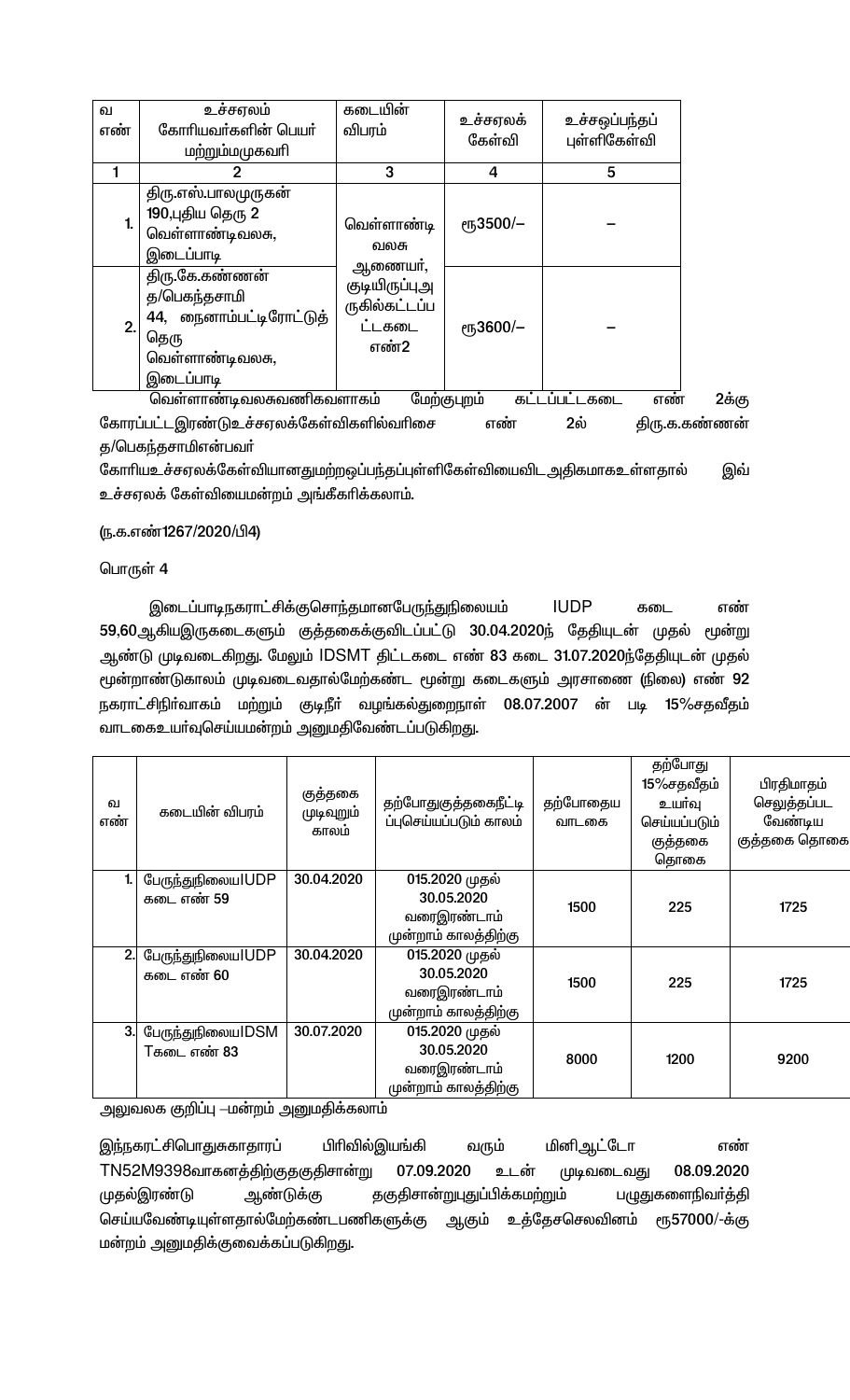அலுவலக குறி**ப்**பு

- 1. மன்றம்அனுமதிக்கலாம்
- 2. மேற்படிசெலவினம் நகராட்சிவருவாய்நிதியிலிருந்துமேற்கொள்ளமன்றம் அனுமதிக்கலாம்.

இந்நகரட்சிபொதுசுகாதாரப் பிரிவில்இயங்கி வரும் மினிஆட்டோ எண் TN52M8250வாகனத்திற்குதகுதிசான்று23.08.2020 உடன் முடிவடைவது 24.08.2020 முதல்இரண்டு ஆண்டுக்கு தகுதிசான்றுபுதுப்பிக்கமற்றும் பழுதுகளைநிவர்த்தி செய்யவேண்டியுள்ளதால்மேற்கண்டபணிகளுக்கு ஆகும் உத்தேசசெலவினம் ரூ57000/-க்கு மன்றம் அனுமதிக்குவைக்கப்படுகிறது.

அலுவலக குறி**ப்**பு

- 1. மன்றம் அனுமதிக்கலாம்
- 2. மேற்படிசெலவினம் நகராட்சிவருவாய்நிதியிலிருந்துமேற்கொள்ளமன்றம் அனுமதிக்கலாம்.

இந்நகரட்சிபொதுசுகாதாரப் பிரிவில்இயங்கி வரும் மினிஆட்டோ எண் TN52M9381வாகனத்திற்குதகுதிசான்று 07.09.2020 உடன் முடிவடைவது 08.09.2020 KjšÏu©L M©L¡F jFÂrh‹WòJ¥Ã¡fk‰W« gGJfisãt®¤Â செய்யவேண்டியுள்ளதால்மேற்கண்டபணிகளுக்கு ஆகும் உத்தேசசெலவினம் ரூ57000/-க்கு மன்றம் அனுமதிக்குவைக்கப்படுகிறது.

அலுவலக குறிப்பு

- 1. மன்றம் அனுமதிக்கலாம்
- 2. மேற்படிசெலவினம் நகராட்சிவருவாய்நிதியிலிருந்துமேற்கொள்ளமன்றம் அனுமதிக்கலாம்.

இந்நகரட்சிபொதுசுகாதாரப் பிரிவில்இயங்கி வரும் மினிஆட்டோ எண் TN52M8321வாகனத்திற்குதகுதிசான்று23.08.2020 உடன் முடிவடைவது 24.08.2020 முதல்இரண்டு ஆண்டுக்கு தகுதிசான்றுபுதுப்பிக்கமற்றும் பழுதுகளைநிவர்த்தி செய்யவேண்டியுள்ளதால்மேற்கண்டபணிகளுக்கு ஆகும் உத்தேசசெலவினம் ரூ102000/-க்கு மன்றம் அனுமதிக்குவைக்கப்படுகிறது.

அலுவலக குறிப்பு

- 1. மன்றம் அனுமதிக்கலாம்
- 2. மேற்படிசெலவினம் நகராட்சிவருவாய்நிதியிலிருந்துமேற்கொள்ளமன்றம் அனுமதிக்கலாம்.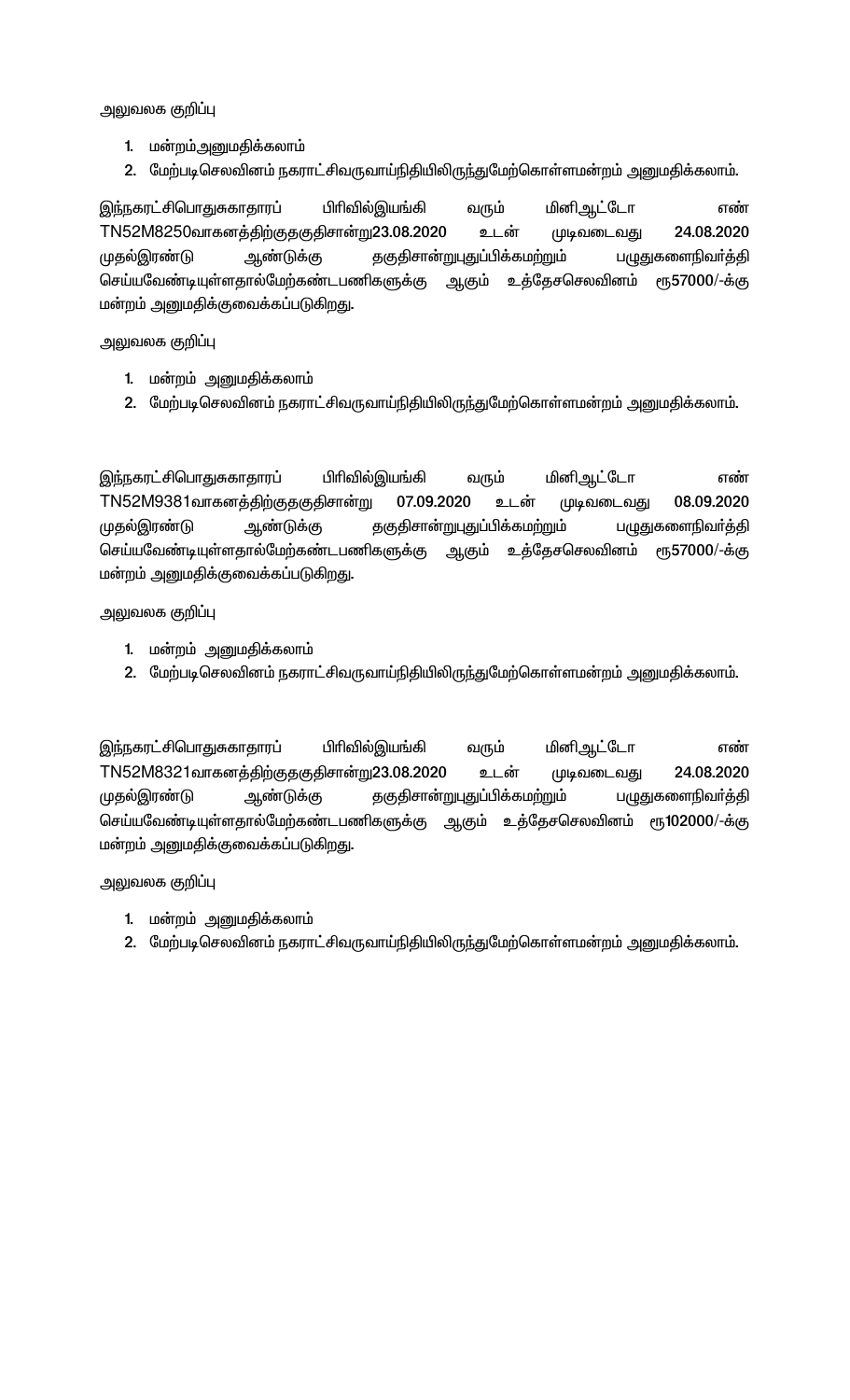# <u>இடைப்பாடிநகராட்சி</u>

# <u>20.08.2020ம் தேதியமன்றதீர்மானம் எண் $-192$ ன் உண்மைநகல்</u>

செயற்பொறியாளா் மற்றும் நிா்வாகஅலுவலா் வீட்டுவசதிவாாியம், சேலம் என்பவாின் கடிதம் எண் — Plg / 1376/2015 நாள் 06.08.2020 ல் வீட்டுவசதிவாரியம் பகுதியில்புதியதாக 704 பிளாட்களுக்கானபணிகள்தொடங்கப்பட்டுள்ளதுஎனவும், எனவேமேற்காணும் திட்டத்திற்க்கு பொதுகுடிநீர்

குழாய்கள்வருங்காலத்தில்கொடுப்பதற்க்குமுன்வைப்புத்தொகைஅனைத்துபிளாட்களுக்கும் வழங்குவதற்குதயாரகஉள்ளதாகவும்தெரிவித்தற்க்கினங்கமேற்கண்டபிளாட்டுகள்மொத்தம் 704 தொகையினைதற்போதுவழங்ககோரவும்  $\mathsf{X}$ 5000.00 ரு35,20,000.00  $=$ மேற்படிதொகையினைஇந்நகராட்சியின் கணக்கில் (குடிநீர் நிதி வங்கி டெபாசிட் செய்துவைக்கவும்,மேற்படிதிட்டம் முடிவுற்றபிறகுஇத்தொகையினை ஆற்று குடிநீா் இணைப்புகள்வழங்கும் செலவுகளுக்குபயன்படுத்திக் மன்றத்தின் கொள்ளவும் அனுமதிக்குவைக்கப்படுகிறது.

அலுவலககுறிப்பு

- 1. மன்றம் அனுமதிக்கலாம்
- 2. மேற்படிதொகையினைதற்போதுநகராட்சிகுடிநீா் நிதி வங்கி கணக்கில் டெபாசிட் செய்துவைக்கலாம், திட்டம் முடிவுற்றபிறகுஒவ்வொருபிளாட்களுக்கும் கட்டிடம் கட்டி வீட்டு வரிஇரசீதுபோட்டபிறகுகுடிநீர் இணைப்புவழங்கபயன்படுத்திக் கொள்ளவும் மன்றம் அனுமதிக்கலாம்.

(ந.க.எண்1293/2020/இ1)

தீா்மானம்: அலுவலக குறிப்பு அனுமதிக்கப்பட்டது.

(ஒம்).ஆா்.முருகன், தனிஅலுவலா், இடைப்பாடிநகராட்சி.

//உண்மைநகல்//

ஆணையாளா்(பொ), இடைப்பாடிநகராட்சி.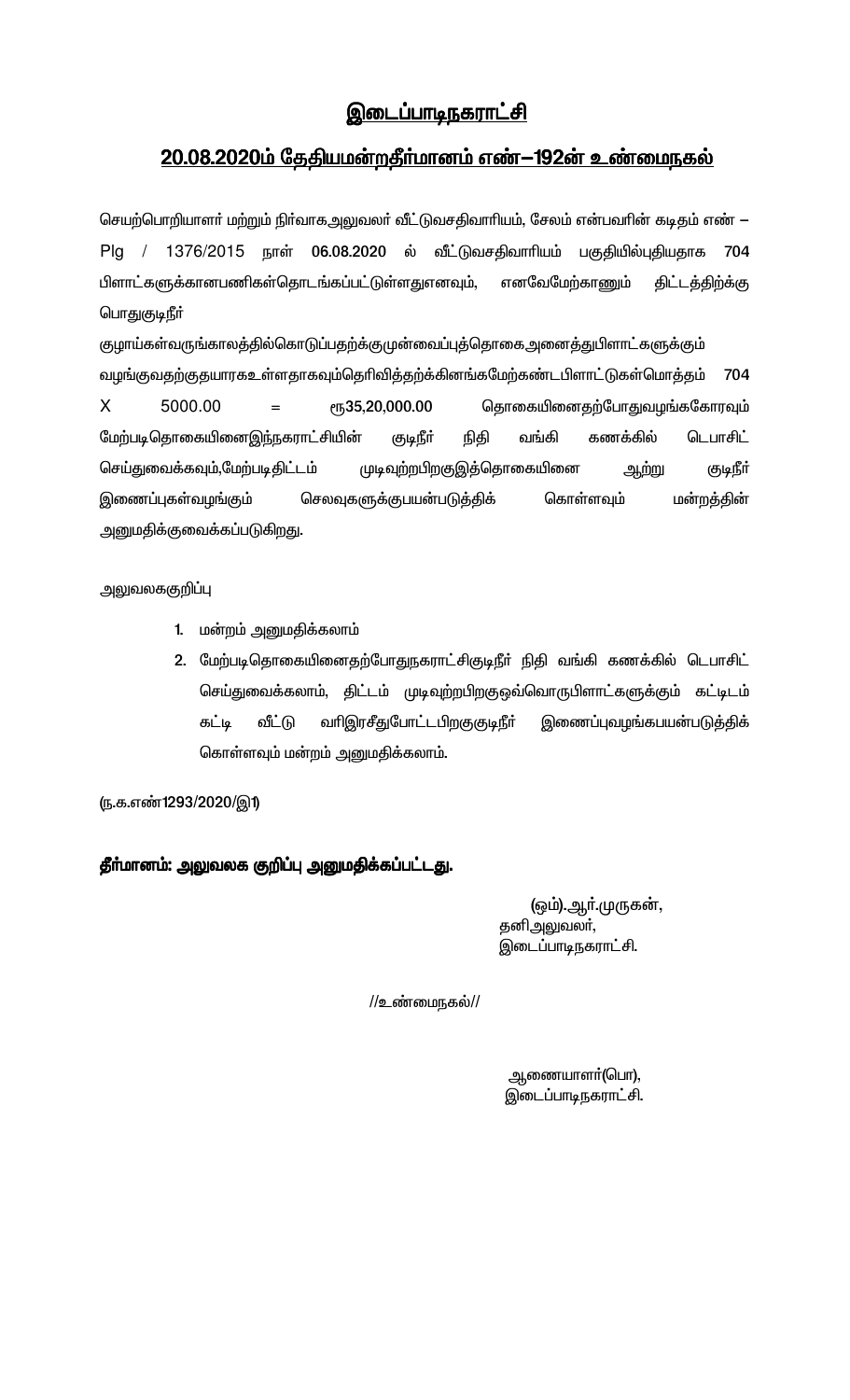### மன்ற பொருள்

செயற்பொறியாளா் மற்றும் நிா்வாகஅலுவலா் வீட்டுவசதிவாாியம், சேலம் என்பவாின் கடிதம் எண் — Plg / 1376/2015 நாள் 06.08.2020 ல் வீட்டுவசதிவாரியம் பகுதியில்புதியதாக 704 பிளாட்களுக்கானபணிகள்தொடங்கப்பட்டுள்ளதுஎனவும், எனவேமேற்காணும் திட்டத்திற்க்கு பொதுகுடிநீர்

குழாய்கள்வருங்காலத்தில்கொடுப்பதற்க்குமுன்வைப்புத்தொகைஅனைத்துபிளாட்களுக்கும் வழங்குவதற்குதயாரகஉள்ளதாகவும்தெரிவித்தற்க்கினங்கமேற்கண்டபிளாட்டுகள்மொத்தம் 704 5000.00  $\mathsf{X}$ **е**ҧ35,20,000.00 தொகையினைதற்போதுவழங்ககோரவும்  $=$ மேற்படி தொகையினைஇந்நகராட்சியின் வங்கி கணக்கில் டெபாசிட் குடிநீர் நிதி செய்துவைக்கவும்,மேற்படிதிட்டம் முடிவுற்றபிறகுஇத்தொகையினை ஆற்று ருடிநீர் இணைப்புகள்வழங்கும் செலவுகளுக்குபயன்படுத்திக் கொள்ளவும் மன்றத்தின் அனுமதிக்குவைக்கப்படுகிறது.

### அலுவலககுறிப்பு

- 3. மன்றம் அனுமதிக்கலாம்
- 4. மேற்படிதொகையினைதற்போதுநகராட்சிகுடிநீா் நிதி வங்கி கணக்கில் டெபாசிட் செய்துவைக்கலாம், திட்டம் முடிவுற்றபிறகுஒவ்வொருபிளாட்களுக்கும் கட்டிடம் கட்டி வீட்டு வரிஇரசீதுபோட்டபிறகுகுடிநீர் இணைப்புவழங்கபயன்படுத்திக் கொள்ளவும் மன்றம் அனுமதிக்கலாம்.

(ந.க.எண்1293/2020/இ1)

நகராட்சிபொறியாளா்/தனிஅலுவலா் மற்றும் ஆணையாளா்(பொ) இடைப்பாடிநகராட்சி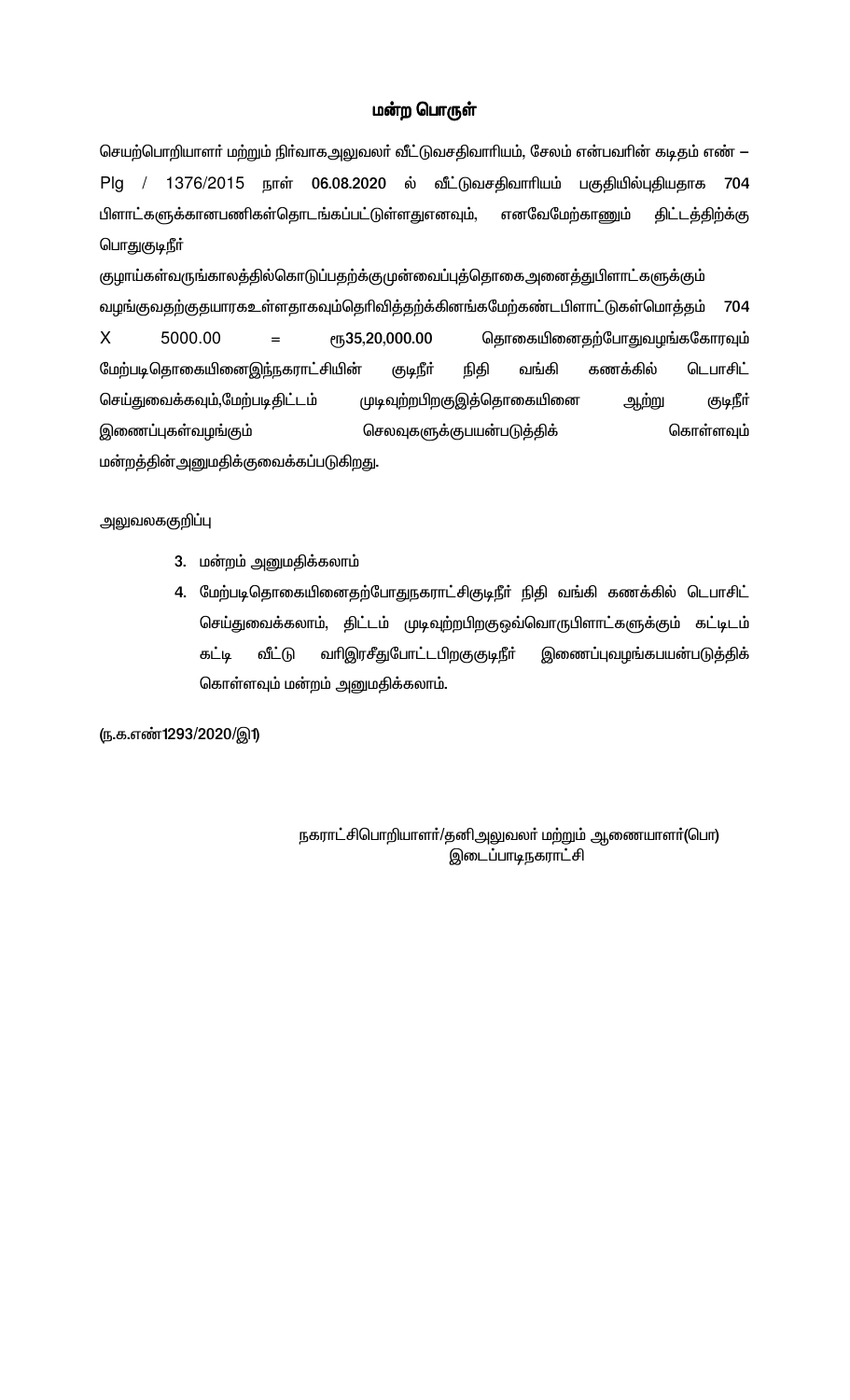இடைப்பாடி நகராட்சிக்குட்பட்ட வார்டு எண் 07,17,19,22,24 மற்றும் 27 ஆகிய வார்டு பகுதியில் முறையான பகிா்மான குழாய்கள் இல்லாத நிலை உள்ளதால் அப்பகுதி மக்களுக்கு முறையான குடிநீா் செல்லாத நிலை உள்ளது எனவே அப்பகுதிக்கு புதியதாக சுலிஸ் வால்வு மற்றும் பகிா்மான குழாய்கள் அமைக்கும் பணிக்கு ஆகும் மதிப்பீட்டு தொகை ரூ.9.90 இலட்சத்திற்கு கயார் செய்யப்பட்டுள்ளது. மேலும் மேற்கண்ட பணிகளை குடிநீா் நிதியில் உடனே மேற்கொள்ளவும் மன்ற அனுமதி வேண்டப்படுகிறது.

# <u>அலுவலககுறிப்பு</u>

- 1. மன்றம் அனுமதிக்கலாம்.
- 2. பொது மக்கள் அத்தியாவசிய நலன் கருதி மேற்கண்ட பணிகளை மன்ற முன் அனுமதி பெற்று மேற்கொள்ளவும் மன்றம் அனுமதிக்கலாம்.

# (ந.க.எண் 1463/2020/இ1)

# பொருள் 2

இந்நகராட்சிக்குட்பட்ட வார்டு எண் 22ல் அமைந்துள்ள காமராஜ் பூங்காவில் உள்ள அறைக்கு Single Phase மின் இணைப்பு புதியதாக பெறுவதற்கான பணியினை மேற்கொண்டதற்கு ஆன செலவான தொகை ரூ12,125/–ஐ திரு.T.ஆசைதம்பி என்பவருக்கு மன்ற அனுமதி மேற்காணும் தொகையை வழங்கிட மன்ற அனுமதி வேண்டப்படுகிறது.

அலுவலக குறிப்பு

- 1. மன்றம் அனுமதிக்கலாம்.
- 2. மன்ற முன் அனுமதி பெற்று மேற்கண்ட பணிகளுக்கு தொகை வழங்கியதை திரு.T.ஆசைதம்பி என்பவருக்கு வழங்கிட மன்றம் அனுமதிக்கலாம்

# (ந.க.எண் 0957/2019/இ1)

# பொருள் 3

இந்நகராட்சி அலுவலக வளாகத்தில் ஆணையாளா் அவா்களின் அறையில் உள்ள குளிா்சாதனப் பெட்டி (A/C) மாற்றி அமைத்து மற்றும் அலுவலகத்தில் 4 இடஙகளில் சுவிட்ச் பாக்ஸ் புதியதாக செய்தற்கும் பணியினை மேற்கொண்டதற்கு ஆன செலவான தொகை ரூ.7440/-ஐ திரு.T.அன்புத்தம்பி என்வருக்கு மன்ற அனுமதி மேற்காணும் தெகையை வழஙகிட மன்ற அனுமதி வேண்டப்படுகிறது.

அலுவலககுறிப்பு

- 1) மன்றம் அனுமதிக்கலாம்.
- 2) மன்ற முன் அனுமதி பெற்று மேற்கண்ட பணிகளுக்கு தொகை வழஙகியதை திரு.T.அன்புத்தம்பி என்வருக்கு வழஙகிட மன்றம் அனுமதிக்கலாம்.

# (ந.க.எண் 0957/2019/இ1)

### பொருள்4

இடைப்பாடி நகராட்சிக்குட்பட்ட வாா்டு எண்.30 அலச்சம்பாளையம் <u>நகராட்சி</u> நடுநிலைப்பள்ளி பள்ளி வளாகத்தில் அந்நிய நபர்கள் சட்ட விரோதமான செயல்களில் ஈடுபடாத வண்ணம் தடுப்பு சுவா் அமைக்கும் பணிகள் மேற்கொள்ள தயாா் செய்யப்பட்ட மதிப்பீடு தொகை ரூ.9.90 இலட்சத்திற்கு மன்றத்தின் அனுமதிக்கு வைக்கப்படுகிறது.

# அலுவலககுறிப்பு

- 1. மன்றம் அனுமதிக்கலாம்
- 2. மேற்கண்ட பணியின் அவசரம் அவசியம் கருதி தனிஅலுவலாின் முன் அனுமதி பெற்று ஒப்பந்தப்புள்ளி கோரி மேல்நடவடிக்கை எடுக்கப்பட்டதை மன்றம் அனுமதிக்கலாம்.
- 3. மேற்கண்ட பணியை நகராட்சி கல்வி நிதியிலிருந்து மேற்கொள்ளவும் மன்றம் அனுமதிக்கலாம்.

### (ந.க.எண். 1013 /2020/இ2)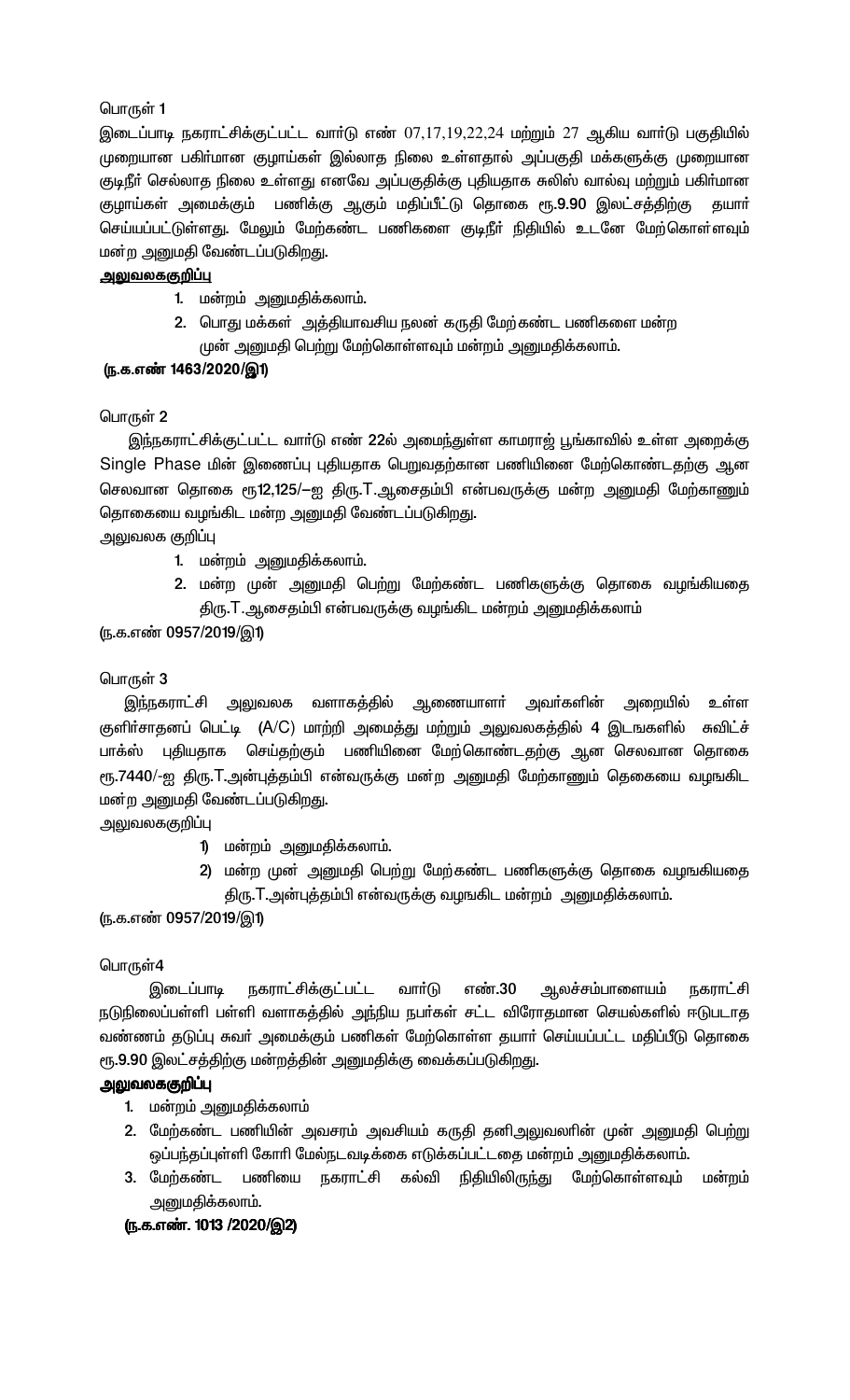நகராட்சிக்குட்பட்ட வார்டு எண்.25, கவுண்டம்பட்டி இடைப்பாடி <u>நகராட்சி</u> நடுநிலைப்பள்ளியில் உள்ள கட்டிடங்களில் மழைக்காலங்களில் நீர்கசிவுகள் உள்ளதாலும், சமையல் அறை சுவற்றில் விரிசல் உள்ளதாலும் மற்றும் தரைதளத்தில் டைல்ஸ் அமைத்தல் போன்ற பராமரிப்பு பணிகள் மேற்கொள்ள தயார் செய்யப்பட்ட மதிப்பீடு தொகை ரூ.9.90 இலட்சத்திற்கு மன்றத்தின் அனுமதிக்கு வைக்கப்படுகிறது.

# அலுவலககுறிப்பு

- 1. மன்றம் அனுமதிக்கலாம்
- 2. மேற்கண்ட பணியின் அவசரம் அவசியம் கருதி தனிஅலுவலாின் முன் அனுமதி பெற்று ஒப்பந்தப்புள்ளி கோரி மேல்நடவடிக்கை எடுக்கப்பட்டதை மன்றம் அனுமதிக்கலாம்.
- 3. மேற்கண்ட பணியை நகராட்சி கல்வி நிதியிலிருந்து மேற்கொள்ளவும் மன்றம் அனுமதிக்கலாம்.

# (ந.க.எண். 1013 /2020/இ2)

# பொருள்6

இடைப்பாடி நகராட்சியின் அனைத்து பிரிவுகளிலும் பயன்பாட்டில் உள்ள கணிப்பொறி சாதனங்களுக்கான பிரிண்டர்களுக்கு தேவையான டோனர்கள், மவுஸ், கீபோர்டு, Antivirus, ஆகியவற்றை 2020—2021ம் ஆண்டுக்கு ஒப்பந்தப்புள்ளி கோரி வாங்கிக்கொள்ள ஆகும் உத்தேச செலவினம் ரூ.9,00,000/—க்கு மன்றத்தின் அனுமதிக்கு வைக்கபடுகிறது.

அலுவலக குறிப்பு.

- 1. மன்றம் அனுமதிக்கலாம்.
- 2. மேற்கண்ட பணியின் அவசரம் அவசியம் கருதி தனிஅலுவரின் முன்அனுமதி பெற்று ஒப்பந்தப்புள்ளி கோரி மேல்நடவடிக்கை எடுக்கப்பட்டதை மன்றம் அனுமதிக்கலாம்.
- 3. மேற்காணும் செலவுத் தொகையை நகராட்சி பொது நிதியிலிருந்து மேற்கொள்ள மன்றம் அனுமதிக்கலாம்.

(ந.க.எண்.1538/2020/இ2)

# பொருள் 7

மாண்புமிகு தமிழக முதலமைச்சா் அவா்களால் முதலீட்டு மானியம் மற்றும் இயக்கம் இடைவெளி நிரப்பு நிதி திட்டம் 2017—2018—ன் கீழ் எடப்பாடி நகராட்சிக்கு உட்பட்ட வெள்ளாண்டிவலசு பகுதியில் 1156 ச.மீ பரப்பளவில் தரைத்தளம் மற்றும் முதல் தளத்துடன் கூடிய இடைப்பாடி நகராட்சி அலுவலக புதிய கட்டிடம் மற்றும் குடிநீர் திட்டப்பணிகளை திறந்து வைத்து, புதிய திட்டப் பணிகளுக்கு அடிக்கல் நாட்டும் அரசு விழா கடந்த 17.07.2020 அன்று நடைபெற்றது. அதன் அடிப்படையில் மேற்காணும் நிகழ்ச்சி தொடர்பான வண்ண புத்தகங்கள் (Colour Booklet) தயாா் செய்து அச்சிடப்பட்டது மற்றும் இதர பொருட்கள் வாங்கிய வகையில் கீழ்கண்டவாறு செலவினம் மேற்கொள்ளப்பட்டுள்ளது என மாவட்ட ஆட்சித் தலைவரின் நோ்முக உதவியாளா் (வளர்ச்சி பிரிவு), சேலம் அவர்களின் கடிதம் ந.க.எண்.2962/2020/வ1, நாள்.21.07.2020 தெரிவித்துள்ளார்.

| வ.எண். | விழா<br>நடைபெற்ற<br>இடம் / நாள் | பட்டியல் விவரம்                                                                                                                         | நிறுவனத்தின்<br>பெயர் | கடன்<br>பட்டியல்<br>எண் /<br>நாள் | தொகை<br>ரூ. |
|--------|---------------------------------|-----------------------------------------------------------------------------------------------------------------------------------------|-----------------------|-----------------------------------|-------------|
|        | சேலம்.<br>17.07.2020            | வண்ண புத்தகங்கள் (Colour<br>Booklet) தயார் செய்து<br>அச்சிடப்பட்டது மற்றும் இதர<br>பொருட்கள் வாங்கிய<br>வகையில் ஏற்பட்ட<br>செலவினங்கள். | Print Serve,<br>Salem | 7959 /<br>16.07.2020              | 18725.00    |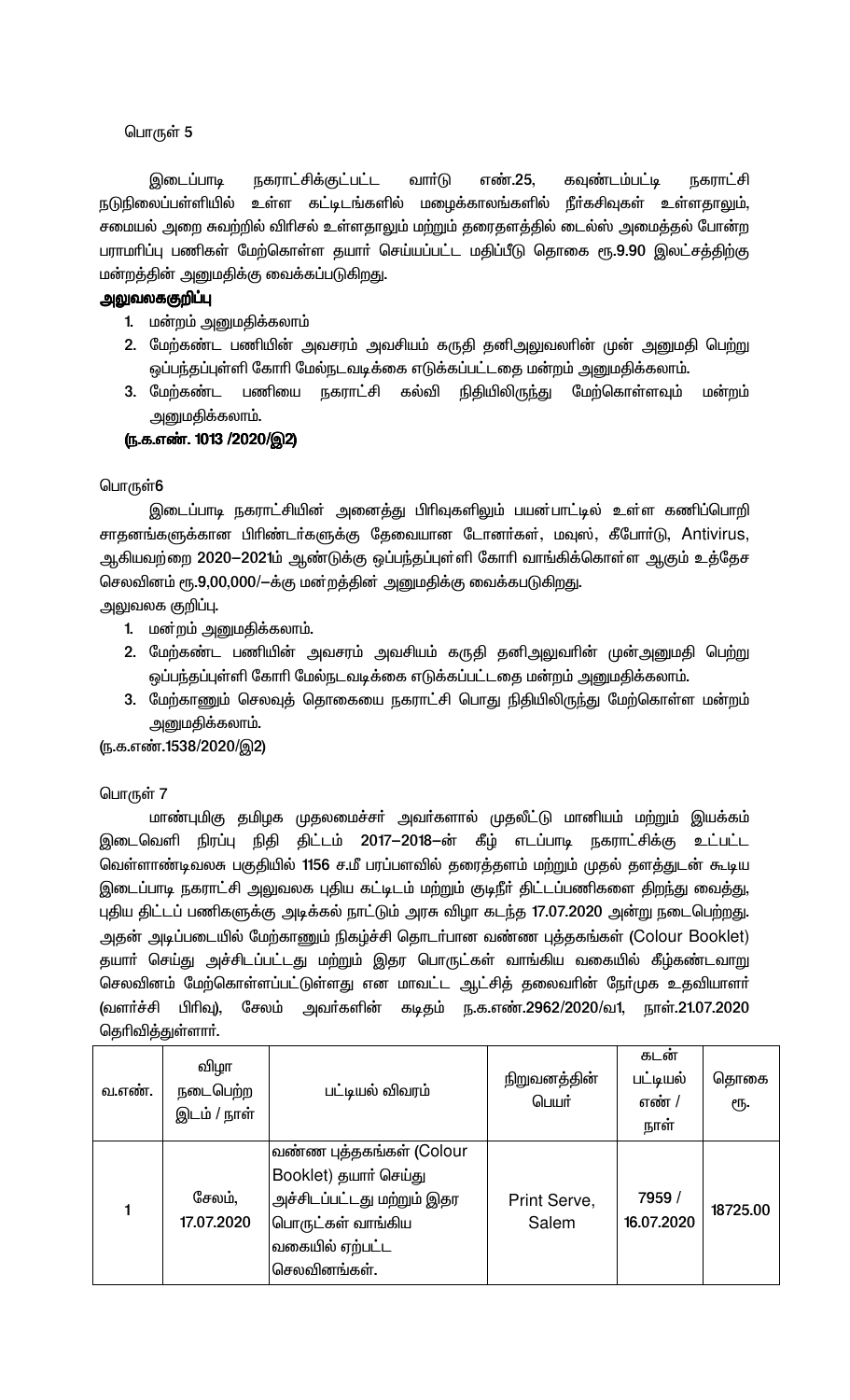மேற்கண்ட பட்டியலில் தெரிவித்துள்ளவாறு செலவுத் தொாகை ரூ.18725.00யை M/s, Print Serve, Salem அவர்களுக்கு செலுத்த கோரி மேற்கணும் கடிதத்தில் தெரிவிக்கப்பட்டுள்ளது.

எனவே, மேற்கண்ட தொகை ரூ.18725/–யை M/s, Print Serve, Salem அவர்களுக்கு செலுத்த மன்றத்தின் அனுமதிக்கு.

# <u>அலுவலககுறிப்பு</u>

- 1. மன்றம் அனுமதிக்கலாம்
- 2. மேற்கண்ட தொகை ரூ.18725/-யை அவசரம் அவசியம் கருதி தனிஅலுவலாின் முன் அனுமதி பெற்று தொகை செலுத்தியதை மன்றம் அனுமதிக்கலாம்.
- 3. மேற்கண்ட செலவுத் தொகையை நகராட்சி பொது நிதியிலிருந்து மேற்கொள்ளவும் மன்றம் அனுமதிக்கலாம்.

(ந.க.எண்2948/16/இ2)

### பொருள் 8

இந்நகராட்சி பொது சுகாதாரப்பிரிவு வாகனம் TATA ACE எண் TN 52 K7428 மற்றும் TN 52 K7439 ஆகிய இரண்டு வாகனங்கள் 38000 கிலோ மீட்டர் மேல் ஓடிவிட்டதால் இரண்டு வாகன டயர்களும் தேய்மானம் ஏற்பட்டுவிட்டது அதனால் புதிய டயர்கள் மற்றும் டியூபுகள் மாற்றி தரக்கோரி இந்நகராட்சி ஒட்டுனா்கள் கோாியுள்ளனா் எனவே பொது சுகாதாரப் பிாிவு மேற்படி வாகனங்களின் டயா்கள் மற்றும் டியூபுகள் புதியதாக மாற்ற ஆகும் உத்தேச செலவினம் தொகை ரூ25000/-க்கு மன்ற அனுமதிக்கு வைக்கப்படுகிறது.

அலுவலக குறிப்பு – மன்றம் அனுமதிக்கலாம் (ந.க.எண்844/2020/எச்1)

### பொருள் 9

இடைப்பாடி நகராட்சி பொது சுகாதாரப்பிவில் இயங்கி வரும் 4—கு வாகனங்களுக்கு காப்பீட்டு காலம் 21.08.2020 மற்றும் 09.09.2020 தேதிகளில் முடிவடையவுள்ளது, கீழ் கண்ட விவரப்படி காப்பீட்டு தொகை செலுத்த வேண்டியுள்ளது.

| ٠<br>வ. எண | வாகனம எண     | காப்பீட்டு காலம் | தொகை                  |
|------------|--------------|------------------|-----------------------|
| 5.         | TN 52 M 8321 | 22.08.2020       |                       |
|            |              | முதல்            | еҧ18729/-             |
|            |              | 21.08.2021       |                       |
| 6.         | TN 52 K 8250 | 22.08.2020       |                       |
|            |              | முதல்            | ரூ18729/-             |
|            |              | 21.08.2021       |                       |
| 7.         | TN 52 K 9398 | 10.09.2020       |                       |
|            |              | முதல்            | <sub>e</sub> 518729/- |
|            |              | 09.09.2021       |                       |
| 8.         | TN 52 K 9381 | 10.09.2020       |                       |
|            |              | முதல்            | <sub>e</sub> 518729/- |
|            |              | 09.09.2021       |                       |
|            |              | மொத்தம்          | <b>е</b> ҧ74916/-     |

மேற்படி காப்பீட்டு தொகை ரூ74916/— யூனைடெட் இந்தியா இன்ஷரன்ஸ் நிறுவனத்திற்க்கு செலுத்த மன்ற அனுமதிக்கு வைக்கப்படுகிறது.

அலுவலக குறிப்பு

- 3. மன்றம் அனுமதிக்கலாம்
- 4. மேற்படி வாகன காப்பீட்டு தொகை செலுத்த அத்தியாவசிய அவசர அவசியம் கருதி தனி அலுவலா் முன் அனுமதி பெற்று நகராட்சி பொது நிதியிலிருந்து தொகை வழங்கியதையும் மன்றம் அனுமதிக்கலாம்.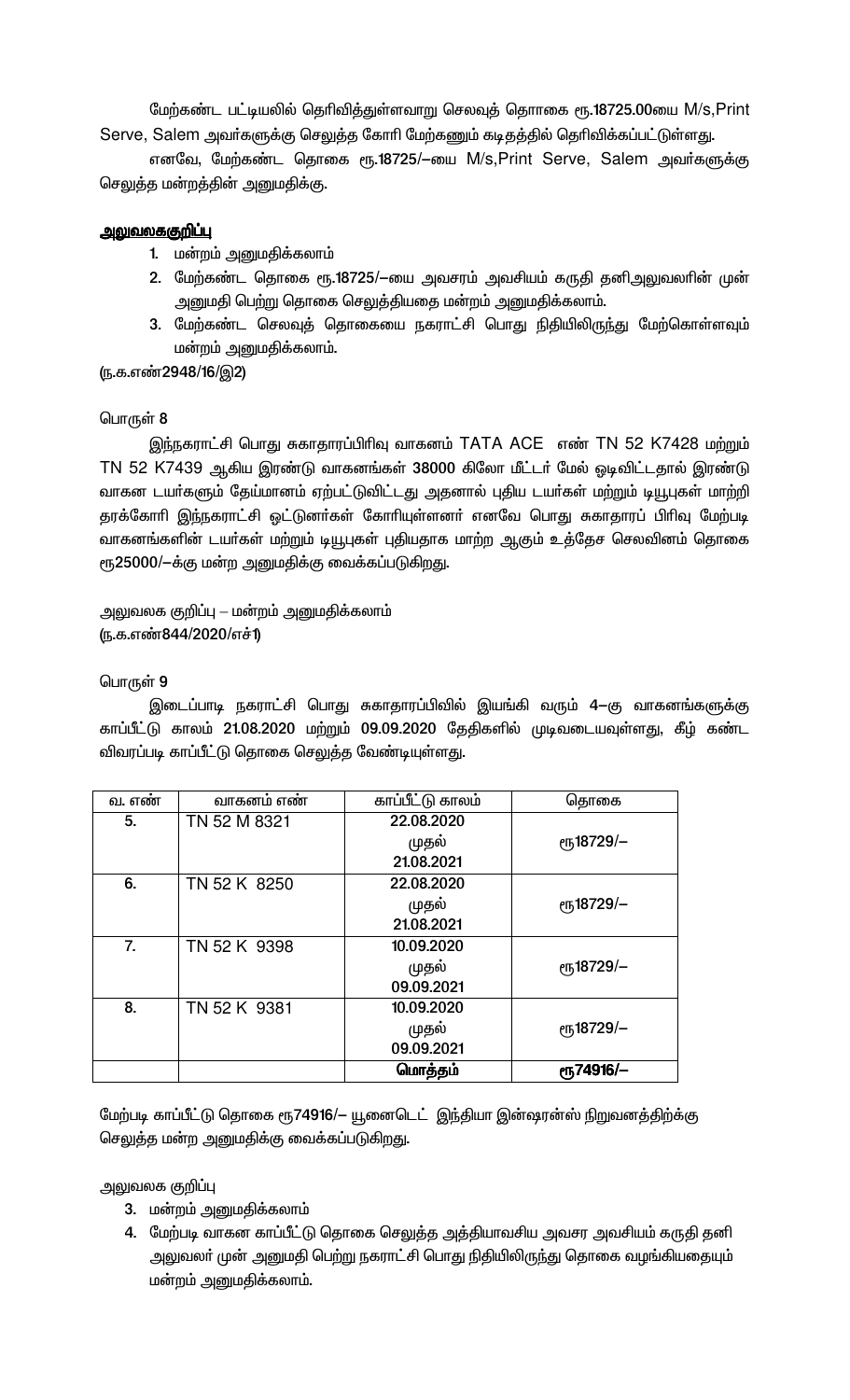இந்நகராட்சிக்கு சொந்தமான வெள்ளாண்டிவலசு வணிக வளாகம் மேற்குபுறம் புதியதாக கட்டப்பட்ட கடை எண் 2 க்கு 24.08.2020 ம் தேதிய ஏலம் மற்றும் ஒப்பந்தப்புள்ளி கோரப்பட்டது ஒப்பந்தப்புள்ளியில் எவரும் பங்கேற்காத நிலையில் ஏலம் நடைபெற்றதில் மேற்படி ஏலத்தில் பங்கேற்று உச்ச ஏலக்கேள்வி கோரிய விபரம் மன்றத்தின் பாா்வைக்கும் முடிவிற்கும் வைக்கப்படுகிறது.

| ഖ<br>எண் | உச்ச ஏலம் கோரிய வர்களின்<br>பெயா் மற்றும்ம முகவாி                                            | கடையின் விபரம்                         | உச்ச<br>ஏலக்கேள்வி   | உச்ச<br>ஒப்பந்தப்புள்ளி<br>கேள்வி |
|----------|----------------------------------------------------------------------------------------------|----------------------------------------|----------------------|-----------------------------------|
|          | 2                                                                                            | 3                                      | 4                    | 5                                 |
| 3.       | திரு.எஸ்.பாலமுருகன்<br>190,புதிய தெரு 2<br>வெள்ளாண்டிவலசு,இடைப்பாடி                          | வெள்ளாண்டிவலசு<br>ஆணையா், குடியிருப்பு | <sub>е</sub> 53500/- |                                   |
| 4.       | திரு.கே.கண்ணன்<br>த/பெ கந்தசாமி<br>44, நைனாம்பட்டி ரோட்டுத் தெரு<br>வெள்ளாண்டிவலசு,இடைப்பாடி | அருகில் கட்டப்பட்ட<br>கடை எண்2         | $\epsilon$ гҧЗ600/—  |                                   |

வெள்ளாண்டிவலசு வணிகவளாகம் மேற்குபுறம் கட்டப்பட்ட கடை எண் 2க்கு கோரப்பட்ட இரண்டு உச்ச ஏலக்கேள்விகளில் வரிசை எண் 2ல் திரு.க.கண்ணன் த/பெ கந்தசாமி என்பவர் கோரிய உச்ச ஏலக்கேள்வியானது மற்ற ஒப்பந்தப்புள்ளி கேள்வியை விட அதிகமாக உள்ளதால் இவ் உச்ச ஏலக் கேள்வியை மன்றம் அங்கீகரிக்கலாம்.

(ந.க.எண்1267/2020/பி4)

# பொருள் 11

இடைப்பாடி நகராட்சிக்கு சொந்தமான பேருந்து நிலையம் IUDP கடை எண் 59,60 ஆகிய இருகடைகளும் குத்தகைக்கு விடப்பட்டு 30.04.2020ந் தேதியுடன் முதல் மூன்று ஆண்டு முடிவடைகிறது. மேலும் IDSMT திட்ட கடை எண் 83 கடை 31.07.2020ந்தேதியுடன் முதல் மூன்றாண்டு காலம் முடிவடைவதால் மேற்கண்ட மூன்று கடைகளும் அரசாணை (நிலை) எண் 92 நகராட்சி நிர்வாகம் மற்றும் குடிநீர் வழங்கல் துறை நாள் 08.07.2007 ன் படி 15% சதவீதம் வாடகை உயா்வு செய்ய மன்றம் அனுமதி வேண்டப்படுகிறது.

| ഖ<br>எண் | கடையின் விபரம்                          | குத்தகை<br>முடிவுறும்<br>காலம் | தற்போது<br>குத்தகை நீட்டிப்பு<br>செய்யப்படும்<br>காலம்               | தற்போதைய<br>வாடகை | தற்போது 15%<br>சதவீதம் உயர்வு<br>செய்யப்படும்<br>குத்தகை<br>தொகை | பிரதி மாதம்<br>செலுத்தப்பட<br>வேண்டிய<br>குத்தகை<br>தொகை |
|----------|-----------------------------------------|--------------------------------|----------------------------------------------------------------------|-------------------|------------------------------------------------------------------|----------------------------------------------------------|
| 4. I     | பேருந்து நிலைய<br><b>IUDPகடை எண் 59</b> | 30.04.2020                     | 015.2020 முதல்<br>30.05.2020 வரை<br>இரண்டாம் முன்றாம்<br>காலத்திற்கு | 1500              | 225                                                              | 1725                                                     |
| 5.       | பேருந்து நிலைய<br>IUDPகடை எண் 60        | 30.04.2020                     | 015.2020 முதல்<br>30.05.2020 வரை<br>இரண்டாம் முன்றாம்<br>காலத்திற்கு | 1500              | 225                                                              | 1725                                                     |
| 6.       | பேருந்து நிலைய<br>IDSMTகடை எண்<br>83    | 30.07.2020                     | 015.2020 முதல்<br>30.05.2020 வரை<br>இரண்டாம் முன்றாம்<br>காலத்திற்கு | 8000              | 1200                                                             | 9200                                                     |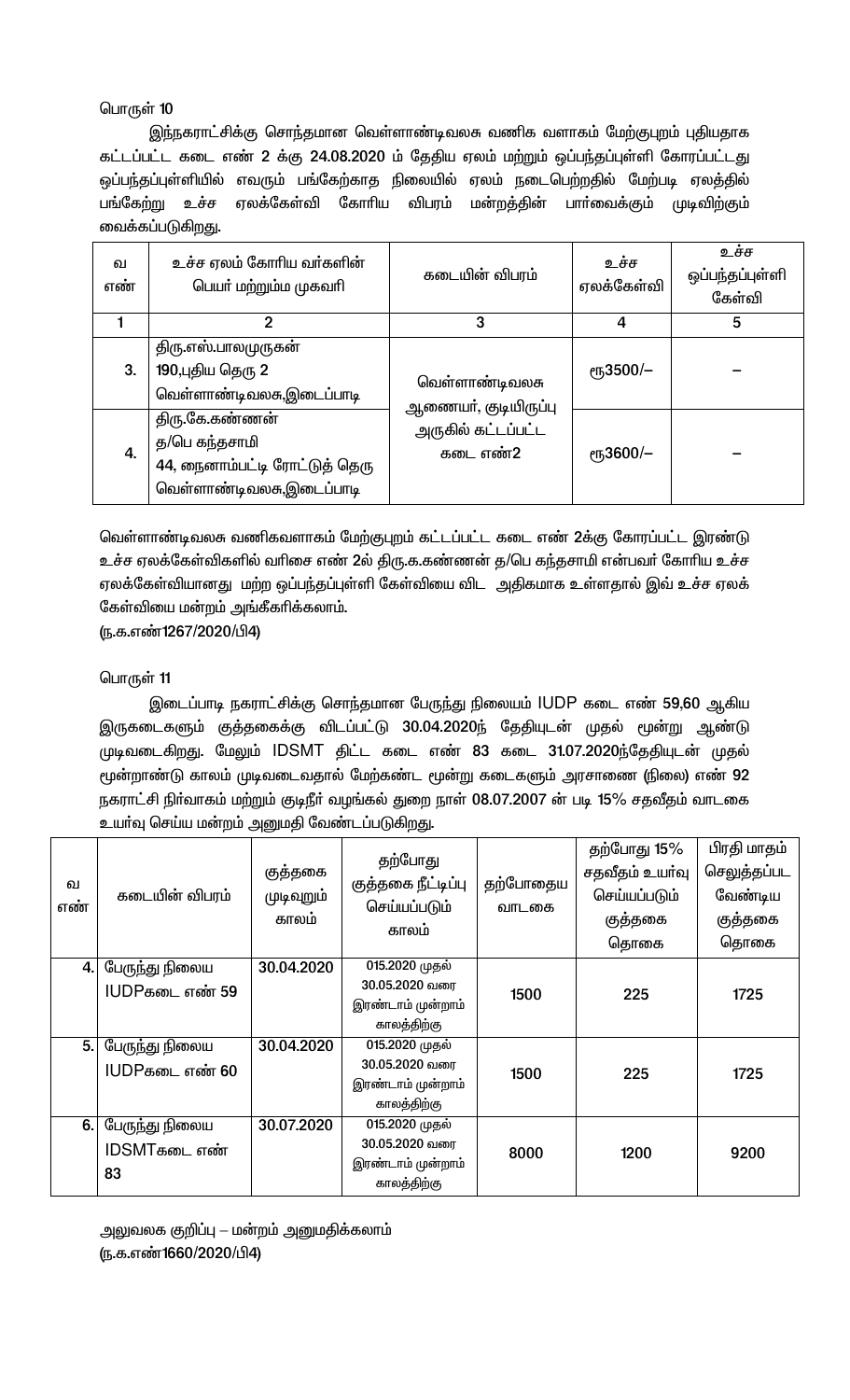இடைப்பாடி நகராட்சியில் கடந்த மூன்றாண்டுகளில் மேற்கொள்ளப்பட்ட திட்டப்பணிகள் மற்றும் நடைபெற்று வரும் பணிகள் மற்றும் இனி நடக்க போகும் திட்டப்பணிகள் விபரங்களை கீழ்கண்ட நாழிளில்களில் விளம்பரம் செய்தமைக்கு தொகை வழங்க மன்றத்தின் அனுமதிக்கு வைக்கப்படுகிறது.

| வ.எண | நாளிதழ் பெயர்                  | தொகை ரூ.                           |
|------|--------------------------------|------------------------------------|
| ٠.   | மாலை மலா                       | <sub>(</sub> ҧ.9429.00             |
| 2.   | நமது முரசு                     | <sub>ሮ</sub> դ.9500.00             |
| 3.   | <b>Global Publications</b>     | <b><i>e</i><sup>19975.00</sup></b> |
|      | <b>Sri Sakthi Publications</b> | <b><i>e</i>ҧ.33600.00</b>          |

### அலுவலககுறிப்பு:

- 1. மன்றம் அனுமதிக்காலம்
- நகராட்சி நிதியிலிருந்து செலவுத்தொகையை பொது 2. மேற்கண்ட மேற்கொள்ளவும் மன்றம் அனுமதிக்கலாம்

<u>(ந</u>.க.எண்298/2020/இ2)

### பொருள் 13

இடைப்பாடி நகராட்சிக்குட்பட்ட வாா்டு எண்—06 வீட்டுவசதி வாாியத்தில் உள்ள பூஸ்டா் நிலையத்தில் செயல்படும் இரண்டு Pump unit —களுக்கு Stand by Spot Chlorination மோட்டார் இரண்டு புதியதாக அமைக்கும் பணிகளுக்கு தாயர் செய்யப்பட்டமதிப்பீட்டு தொகை ரூ3.80 இலட்சத்திற்கு மன்றத்தின் அனுமதிக்கு வைக்கப்படுகிறது. மேலும் மேற்கண்ட பணிகளை பொது மக்கள் நலன் கருதி குடிநீா் நிதியில் நிதி ஒதுக்கீடு செய்து பணிகளை மேற்கொள்ளவும் மன்ற அனுமதிக்கு வைக்கப்படுகிறது.

### அலுவலககுறிப்பு

1. மன்றம் அனுமதிக்கலாம்.

2.பொது மக்கள் அத்தியாவசிய நலன் கருதி மேற்கண்ட பணிகளை மன்ற

முன் அனுமதி பெற்று மேற்கொள்ளவும் மன்றம் அனுமதிக்கலாம்.

### (ந.க.எண்: 1554/2020/இ1)

### பொருள் 14

இடைப்பாடி நகராட்சி அலுவலக புதிய கட்டிடம் புதியதாக கட்ட தமிழ்நாடு அரசு மூலதன நிதி திட்டத்தின் கீழ் ரூ.5.00கோடி ஒதுக்கீடு செய்யப்பட்டு, புதிய நகராட்சி அலுவலக கட்டிடமானது இடைப்பாடி நகராட்சி வார்டு எண்.21, வெள்ளாண்டிவலசு பழைய தெரு—l, என்ற முகவரியில் கட்டப்பட்டு மாண்புமிகு தமிழக முதல்வர் அவர்களால் கடந்த 17.07.2020ந் தேதியன்று திறப்பு விழா நடைபெற்று 10.08.2020ந் தேதி முதல் புதிய அலுவலகத்தில் அனைத்து பிரிவுகளும் செயல்பட்டு இந் நிலையில் பழைய அலுவலக கட்டிடமானது நகரின் முக்கிய பகுதியில் வருகின்றது. அமைந்துள்ளதாலும் அக் கட்டிடத்தினை பயன்படுத்தாமல் இருந்தால் சமூக விரோதிகளால் ஆக்கிரமிப்பு செய்யும் நிலை ஏற்படும் என்பதாலும், மேற்கண்ட நகரின் முக்கிய பகுதியில் உள்ளதாலும் மேற்கண்ட நகராட்சி அலுவலக கட்டிடத்தினை பொது ஏலம், மற்றும் ஒப்பந்தப்புள்ளி கோரி நகராட்சிக்கு வருவாய் ஏற்படுத்திக் கொள்ள மன்ற அனுமதி வேண்டப்படுகிறது. அலுவலகக்குறிப்பு — மன்றம் அனுமதிக்கலாம்.

(ந.க.எண்.1659/2020/பி4)

### பொருள்15

இடைப்பாடி நகராட்சி பொது சுகாதாரப்பிரிவில் திடக்கழிவு மேலாண்மை திட்டத்தின் கீழ் 5 நுண் உரம் தயாாிக்கும் மையங்களில் நாள்தோறும் வீடுவீடாக சேகாிக்கப்படும் மக்கும் குப்பைகளை அரைக்கப்படுகிறது.மேற்படி மையங்களில் உள்ள Shredding Machine இயந்திரத்தில் அவ்வப்போது ஏற்படும் பழுதுகளை உடனுக்குடன் சாிசெய்ய வேண்டியுள்ளதால்,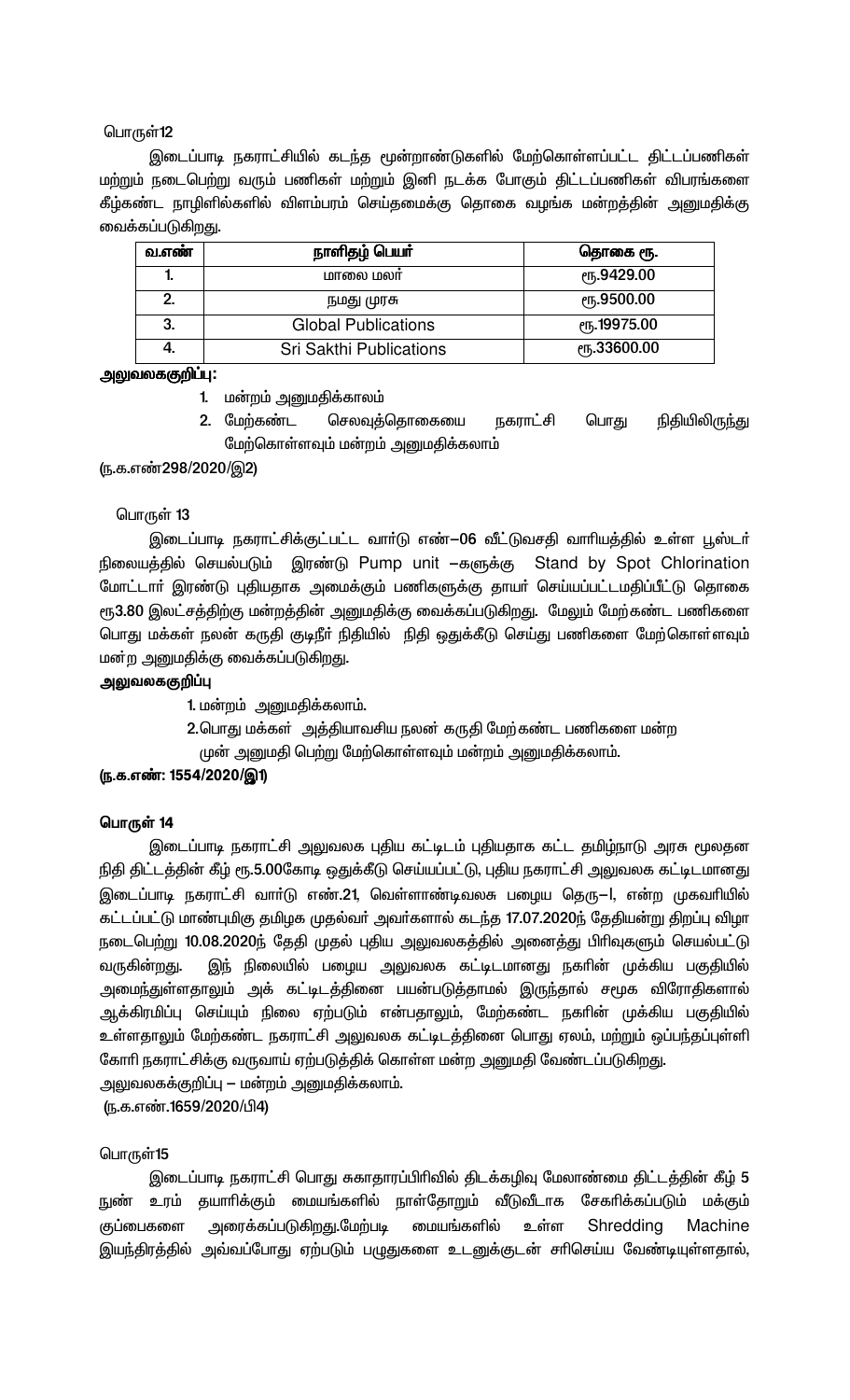மேற்படி பணிகளுக்கு 2021 – 2021 ம் நிதியாண்டிற்கு ஆகும் உத்தேச செலவினம் ரூ1.00 இலட்சம் மன்ற அனுமதிக்கு வைக்கப்படுகிறது. அலுவலககுறிப்பு — மன்றம் அனுமதிக்கலாம்.

(ந.க.எண்: 1607/2020/எச்1)

### பொருள் 16

இடைப்பாடி நகராட்சியில் தமிழ்நாடு நகா்ப்புற சாலைகள் அபிவிருத்தி திட்டம் 2020— 2021ன் (TURIP 2020-2021) கீழ்இடைப்பாடி நகராட்சி பகுதியில் தார் சாலைகள் அமைக்கும் பணிகள் ரூ.34.00 இலட்சம் மதிப்பீட்டில் பணி மேற்கொள்ள 18.08.2020-ம் தேதியில் ஒப்பந்தப்புள்ளிகள் கோரப்பட்டதில் வரப்பெற்ற இரண்டு ஒப்பந்தப்புள்ளிகள் கீழ்க்கண்ட விபரப்படி மன்றத்தின் பார்வைக்கும் முடிவிற்கும் வைக்கப்படுகிறது.

| ---  |                                                                   |                      |                                  |                                     |
|------|-------------------------------------------------------------------|----------------------|----------------------------------|-------------------------------------|
| ഖ.   | பணியின் பெயர்                                                     | <b>மதிப்பீட்டுத்</b> | ஒப்பந்ததாரா                      | ஒப்பந்தப்                           |
| எண். |                                                                   | தொகை                 | பெயர்                            | புள்ளி                              |
|      |                                                                   | (ரூபாய்              |                                  | சதவீதம்                             |
|      |                                                                   | இலட்சத்தில்)         |                                  |                                     |
|      | இடைப்பாடி நகராட்சி<br>பகுதியில் தார் சாலைகள்<br>அமைக்கும் பணிகள். |                      | M/s.Valar & Co,<br>கொங்கணாபுரம். | மதிப்பீட்டை<br>விட 4.96 %<br>அதிகம் |
|      |                                                                   | 34.00                | M/s VV & Co,<br>சேலம்.           | மதிப்பீட்டை<br>விட 6.80 %<br>அதிகம் |

மேற்கண்ட விபரப்படி 18.08.2020 அன்று இப்பணிக்கு மதிப்பீட்டை விட கூடுதலான இரண்டு ஒப்பந்தப்புள்ளிகள் வரப்பெற்றன. இவ்விரண்டு ஒப்பந்தப்புள்ளிகளில் குறைந்த ஒப்பந்தபுள்ளியாக M/s.Valar & Co, கொங்கணாபுரம் அவர்கள் மதிப்பீட்டை விட கூடுதலாக 4.96சதவீதம் ஒப்பந்தப்புள்ளி வழங்கியுள்ளனர். மதிப்பீட்டைவிட கூடுதலான ஒப்பந்தப்புள்ளி விலை விகிதத்தினை குறைந்து கொடுக்க கோரி 21.08.2020–ந் தேதியில் ஒப்பந்ததாரருக்கு (Negotiation letter) கடிதம் வழங்கப்பட்டது.

இப்பணிக்கு மதிப்பீட்டைவிட கூடுதலாக 4.96சதவீதம் அதிகம் கொடுத்துள்ள M/s.Valar & Co, கொங்கணாபுரம் அவர்கள் கட்டுமானப் பொருட்களின் விலை உயர்வு மற்றும் வேலையாட்கள் கூலி உயர்வு காரணமாக மதிப்பீட்டை விட 4.96 சதவீதம் கூடுதலாக செய்வதற்கும், அதற்கும் கீழ் குறைத்து பணி செய்ய இயலாது என்றும் 24.08.2020ம் தேதியில் கடிதம் கொடுத்துள்ளனர்.

எனவே, மறு ஒப்பந்தப்புள்ளிகள் கோருவதால் ஏற்படும் கூடுதல் செலவினம் மற்றும் காலதாமதம் ஆகியவற்றை கருத்தில் கொண்டும் அரசின் திட்டப்பணிகளை குறிப்பிட்ட கால கெடுவிற்குள் முடிக்க வேண்டி உள்ளதாலும் வரப்பெற்ற ஒப்பந்தப்புள்ளிகளில் குறைவானதாகவும் மதிப்பீட்டை விட கூடுதலாக 4.96 சதவீதம் விலைவிகிதம் கொடுத்துள்ள M/s.Valar & Co, கொங்கணாபுரம் அவா்களின் ஒப்பந்தப்புள்ளியை ஏற்கவும், கூடுதல் செலவின தொகையை வருவாய் நிதியில் இருந்து மேற்கொள்ளவும் மன்றத்தின் அனுமதி வேண்டப்படுகிறது.

### அலுவலக குறிப்பு

- 1. மன்றம் அனுமதிக்கலாம்.
- 2. மதிப்பீட்டை விட கூடுதலாக வரப்பெற்ற இரண்டு ஒப்பந்தப்புள்ளிகளிலM/s.Valar & Co, கொங்கணாபுரம் அவர்களின் குறைந்த (மதிப்பீட்டை விட கூடுதல் 4.96 சதவீதம்) ஒப்பந்தப்புள்ளியை மன்றம் அனுமதிக்கலாம்.
- 3. தமிழ்நாடு நகர்ப்புற சாலைகள் அபிவிருத்தி திட்டம் 2020-2021ன் (TURIP 2020-2021) கீழ் பணி மேற்கொள்ளவும், திட்ட மதிப்பீட்டு தொகையை விட கூடுதலாக ஆகும் நகராட்சி வருவாய் நிதியில் செலவினத்தை மேற்கொள்ளவும் மன்றம் அனுமதிக்கலாம்.

<u>(ந</u>.க.எண்.438/2020/இ2)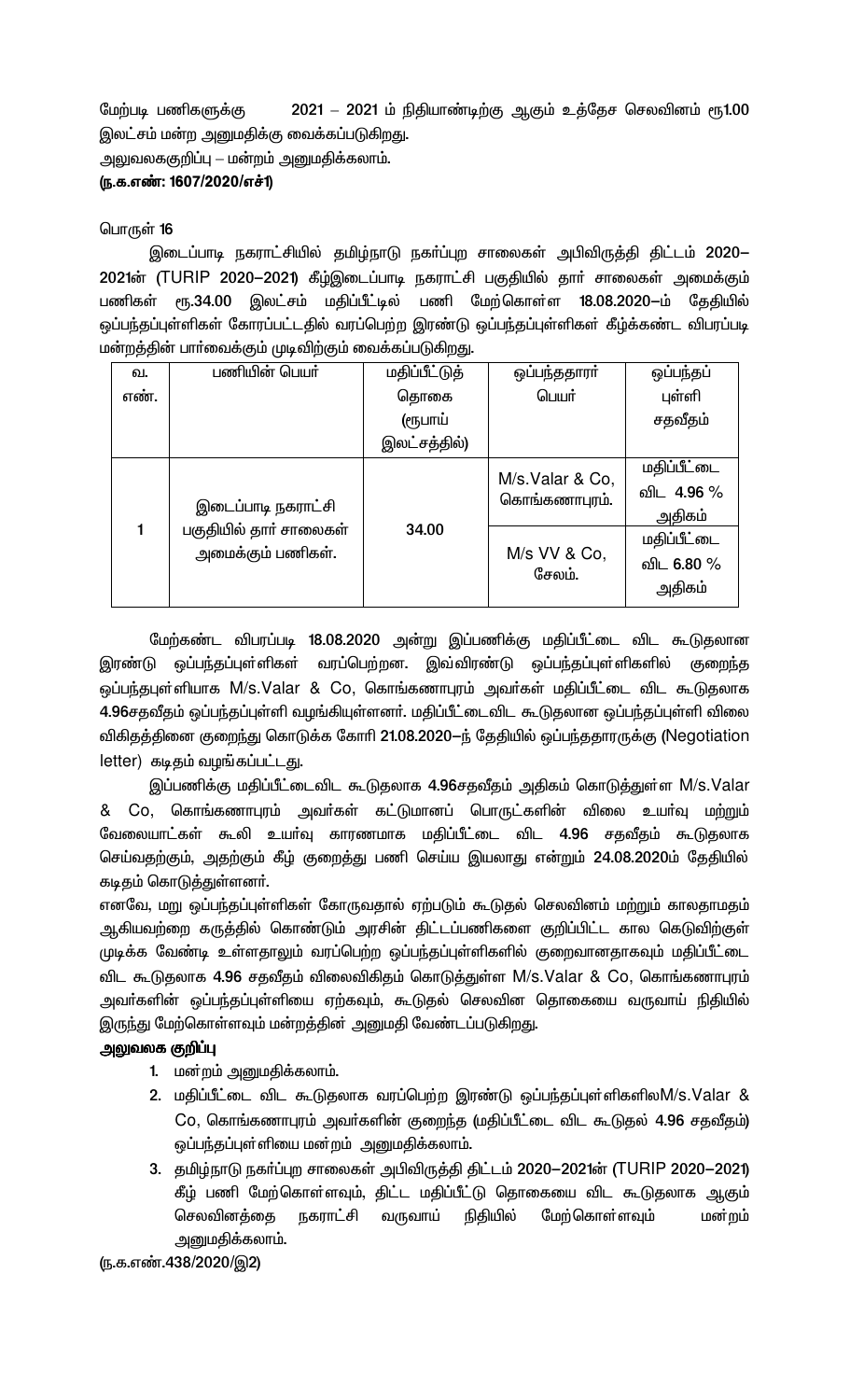இடைப்பாடி நகராட்சியில் IGFF சேமிப்பு நிதி திட்டம் 2020–2021ன் கீழ் புதிய நகராட்சி அலுவலகத்தில் உள் கட்டமைப்பு (Interior works) பணிகள் ரூ.135.00 இலட்சம் மதிப்பீட்டில் பணி மேற்கொள்ள 13.08.2020-ம் தேதியில் ஒப்பந்தப்புள்ளிகள் கோரப்பட்டதில் வரப்பெற்ற இரண்டு ஒப்பந்தப்புள்ளிகள் கீழ்க்கண்ட விபரப்படி மன்றத்தின் பார்வைக்கும் முடிவிற்கும் வைக்கப்படுகிறது.

| வ.   | பணியின் பெயர்                          | மதிப்பீட்டுத் | ஒப்பந்ததாரா                                                       | ஒப்பந்தப்                           |
|------|----------------------------------------|---------------|-------------------------------------------------------------------|-------------------------------------|
| எண். |                                        | தொகை          | பெயர்                                                             | புள்ளி                              |
|      |                                        | (ரூபாய்       |                                                                   | சதவீதம்                             |
|      |                                        | இலட்சத்தில்)  |                                                                   |                                     |
|      | புதிய நகராட்சி<br>அலுவலகத்தில் உள்     |               | $M/s$ .SS<br>Associates,<br>சேலம்.                                | மதிப்பீட்டை<br>விட 4.81 %<br>அதிகம் |
|      | கட்டமைப்பு (Interior<br>works) பணிகள். | 135.00        | M/s Sri<br>Nachimaar<br>Engineering<br>Construction,<br>நாமக்கல். | மதிப்பீட்டை<br>விட 8.03 %<br>அதிகம் |

மேற்கண்ட விபரப்படி 13.08.2020 அன்று இப்பணிக்கு மதிப்பீட்டை விட கூடுதலான இரண்டு ஒப்பந்தப்புள்ளிகள் வரப்பெற்றன. இவ்விரண்டு ஒப்பந்தப்புள்ளிகளில் குறைந்த ஒப்பந்தபுள்ளியாக M/s.SS Associates, சேலம். நிறுவனம் மதிப்பீட்டை விட கூடுதலாக 4.81சதவீதம் ஒப்பந்தப்புள்ளி வழங்கியுள்ளனர். மதிப்பீட்டைவிட கூடுதலான ஒப்பந்தப்புள்ளி விலை விகிதத்தினை குறைந்து கொடுக்க கோரி 21.08.2020–ந் தேதியில் ஒப்பந்ததாரருக்கு (Negotiation letter) கடிதம் வழங்கப்பட்டது.

இப்பணிக்கு மதிப்பீட்டைவிட கூடுதலாக 4.81சதவீதம் அதிகம் கொடுத்துள்ள M/s.SS Associates, சேலம்.நிறுவனம் கட்டுமானப் பொருட்களின் விலை உயர்வு மற்றும் வேலையாட்கள் கூலி உயர்வு காரணமாக மதிப்பீட்டை விட 4.81 சதவீதம் கூடுதலாக செய்வதற்கும், அதற்கும் கீழ் குறைத்து பணி செய்ய இயலாது என்றும் 24.08.2020ம் தேதியில் கடிதம் கொடுத்துள்ளனர்.

எனவே, மறு ஒப்பந்தப்புள்ளிகள் கோருவதால் ஏற்படும் கூடுதல் செலவினம் மற்றும் காலதாமதம் ஆகியவற்றை கருத்தில் கொண்டும் அரசின் திட்டப்பணிகளை குறிப்பிட்ட கால கெடுவிற்குள் முடிக்க வேண்டி உள்ளதாலும் வரப்பெற்ற ஒப்பந்தப்புள்ளிகளில் குறைவானதாகவும் மதிப்பீட்டை விட கூடுதலாக 4.81 சதவீதம் விலைவிகிதம் கொடுத்துள்ள M/s.SS Associates, சேலம். நிறுவனத்தின் ஒப்பந்தப்புள்ளியை ஏற்கவும், கூடுதல் செலவின தொகையை வருவாய் நிதியில் இருந்து மேற்கொள்ளவும் மன்றத்தின் அனுமதி வேண்டப்படுகிறது.

### அலுவலக குறிப்பு

- 1. மன்றம் அனுமதிக்கலாம்.
- 2. மதிப்பீட்டை விட கூடுதலாக வரப்பெற்ற இரண்டு ஒப்பந்தப்புள்ளிகளில M M/s.SS Associates, சேலம். நிறுவனத்தின் குறைந்த (மதிப்பீட்டை விட கூடுதல் 4.81 சதவீதம்) ஒப்பந்தப்புள்ளியை மன்றம் அனுமதிக்கலாம்.
- 3. IGFF சேமிப்பு நிதி திட்டம் 2020–2021 திட்டத்தில்பணி மேற்கொள்ளவும், திட்ட மதிப்பீட்டு தொகையை விட கூடுதலாக ஆகும் செலவினத்தை நகராட்சி வருவாய் நிதியில் மேற்கொள்ளவும் மன்றம் அனுமதிக்கலாம்.

(ந.க.எண்.290/2020/இ2)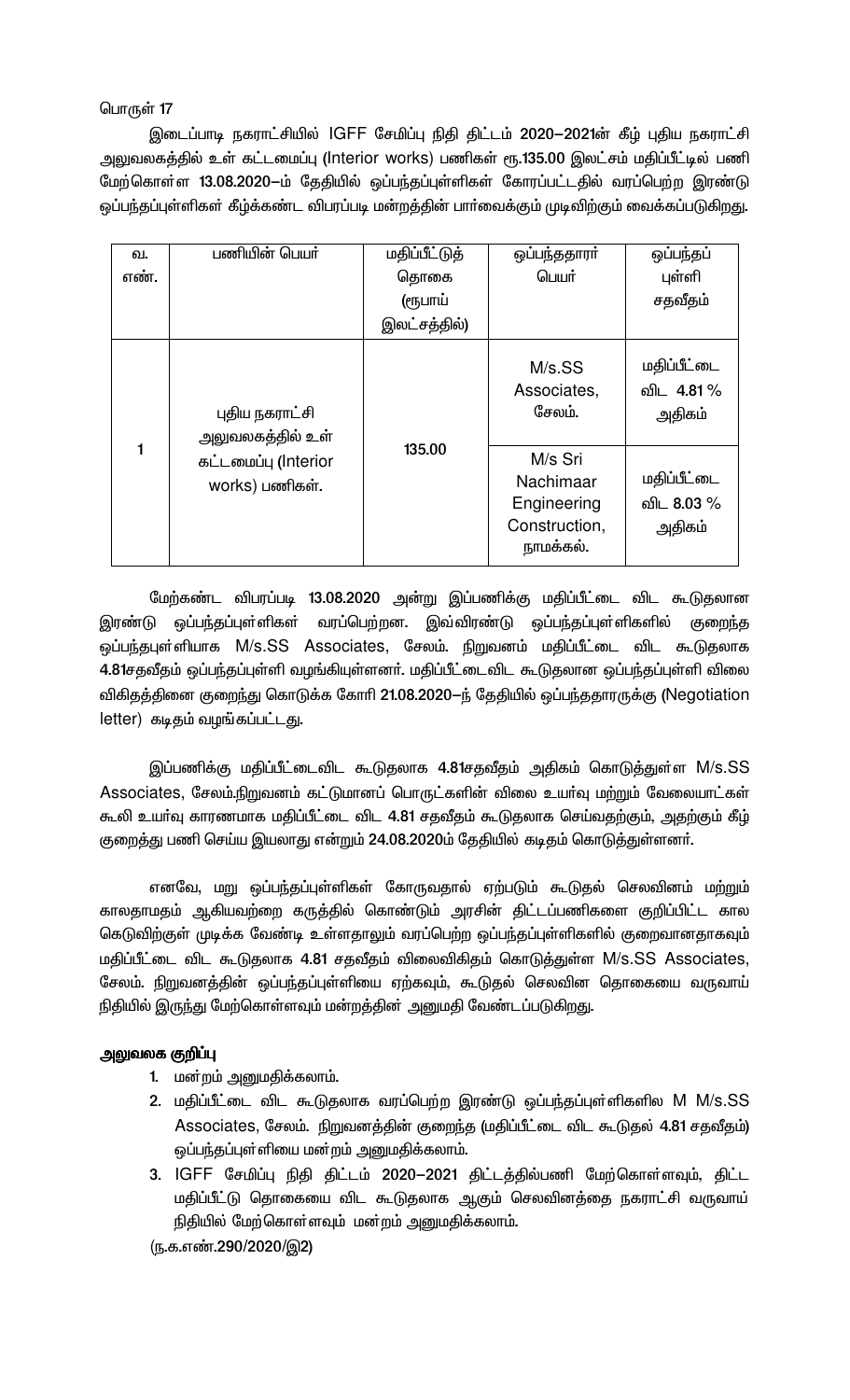இடைப்பாடி நகராட்சியில் IGFF சேமிப்பு நிதி திட்டம் 2020–2021ன் கீழ் இடைப்பாடி நகராட்சியில் மறுசுழற்ச்சி செய்ய இயலாத குப்பைகளை நவீன முறையில் அப்புறப்படுத்த 10 TPD கொள்ளளவு கொண்ட நவீன எரியூட்டும் இயந்திரம் (Incineration plant) அமைவிடத்திலும், புதிய நகராட்சி அலுவலக கட்டிடத்திலும் சுற்றுகவர் (Compound wall) அமைத்தல் பணிகள் ரூ.190.00 இலட்சம் மதிப்பீட்டில் பணி மேற்கொள்ள 13.08.2020-ம் தேதியில் ஒப்பந்தப்புள்ளிகள் கோரப்பட்டதில் வரப்பெற்ற இரண்டு ஒப்பந்தப்புள்ளிகள் கீழ்க்கண்ட விபரப்படி மன்றத்தின் பாா்வைக்கும் முடிவிற்கும் வைக்கப்படுகிறது.

| ഖ.   | பணியின் பெயர்                                                                                                                                                          | மதிப்பீட்டுத் | ஒப்பந்ததாரா்                                                      | ஒப்பந்தப்                           |
|------|------------------------------------------------------------------------------------------------------------------------------------------------------------------------|---------------|-------------------------------------------------------------------|-------------------------------------|
| எண். |                                                                                                                                                                        | தொகை          | பெயர்                                                             | புள்ளி                              |
|      |                                                                                                                                                                        | (ரூபாய்       |                                                                   | சதவீதம்                             |
|      |                                                                                                                                                                        | இலட்சத்தில்)  |                                                                   |                                     |
|      | நகராட்சியில்<br>இடைப்பாடி<br>மறுசுழற்ச்சி<br>செய்ய<br>இயலாத<br>நவீன<br>முறையில்<br>குப்பைகளை<br><b>TPD</b><br>அப்புறப்படுத்த<br>10<br>கொள்ளளவு<br>கொண்ட<br>நவீன        |               | M/s.SS<br>Associates,<br>சேலம்.                                   | மதிப்பீட்டை<br>விட 5.15 %<br>அதிகம் |
| 1    | எரியூட்டும்<br>இயந்திரம்<br>(Incineration<br>plant)<br>அமைவிடத்திலும், புதிய நகராட்சி<br>கட்டிடத்திலும்<br>அலுவலக<br>சுற்றுசுவர் (Compound<br>wall)<br>அமைத்தல் பணிகள் | 190.00        | M/s Sri<br>Nachimaar<br>Engineering<br>Construction,<br>நாமக்கல். | மதிப்பீட்டை<br>விட 8.24 %<br>அதிகம் |

மேற்கண்ட விபரப்படி 13.08.2020 அன்று இப்பணிக்கு மதிப்பீட்டை விட கூடுதலான இரண்டு ஒப்பந்தப்புள்ளிகள் வரப்பெற்றன. இவ்விரண்டு ஒப்பந்தப்புள்ளிகளில் குறைந்த ஒப்பந்தபுள்ளியாக M/s.SS Associates, சேலம். நிறுவனம் மதிப்பீட்டை விட கூடுதலாக 5.15 சதவீதம் ஒப்பந்தப்புள்ளி வழங்கியுள்ளனர். மதிப்பீட்டைவிட கூடுதலான ஒப்பந்தப்புள்ளி விலை விகிதத்தினை குறைந்து கொடுக்க கோரி 21.08.2020-ந் தேதியில் ஒப்பந்ததாரருக்கு (Negotiation letter) கடிதம் வழங்கப்பட்டது.

மேற்காணும் இப்பணிக்கு மதிப்பீட்டைவிட கூடுதலாக 5.15சதவீதம் அதிகம் கொடுத்துள்ளM/s.SS Associates, சேலம்.அவர்கள் மதிப்பீட்டை விட கூடுதலாக 4.98%க்கு ஒப்பந்தப்புள்ளி விலை விகிதத்தினை குறைத்து 24.08.2020ம் தேதியில் கடிதம் கொடுத்துள்ளாா் என்பதை கீழ்க்கண்ட விபரப்படி மன்றத்தின் அனுமதிக்கு வைக்கப்படுகிறது.

| வ.<br>எண். | பணியின் பெயர்                                                                                                                                                                                                                                                                                  | மதிப்பீட்டுத்<br>தொகை<br>(ரூபாய்<br>இலட்சத்தில்) | ஒப்பந்ததாரா் பெயா்        | ஒப்பந்தப் புள்ளி<br>சதவீதம்<br>(After<br><b>Negotiation</b> ) |
|------------|------------------------------------------------------------------------------------------------------------------------------------------------------------------------------------------------------------------------------------------------------------------------------------------------|--------------------------------------------------|---------------------------|---------------------------------------------------------------|
| 1          | இடைப்பாடி நகராட்சியில்<br>மறுசுழற்ச்சி செய்ய இயலாத<br>குப்பைகளை நவீன முறையில்<br>அப்புறப்படுத்த 10 TPD<br>கொள்ளளவு கொண்ட நவீன<br>எரியூட்டும் இயந்திரம்<br>(Incineration plant)<br>அமைவிடத்திலும், புதிய<br>நகராட்சி அலுவலக<br>கட்டிடத்திலும் சுற்றுசுவர்<br>(Compound wall)<br>அமைத்தல் பணிகள் | 190.00                                           | M/s.SS Associates, சேலம். | மதிப்பீட்டை விட<br>4.98% அதிகம்                               |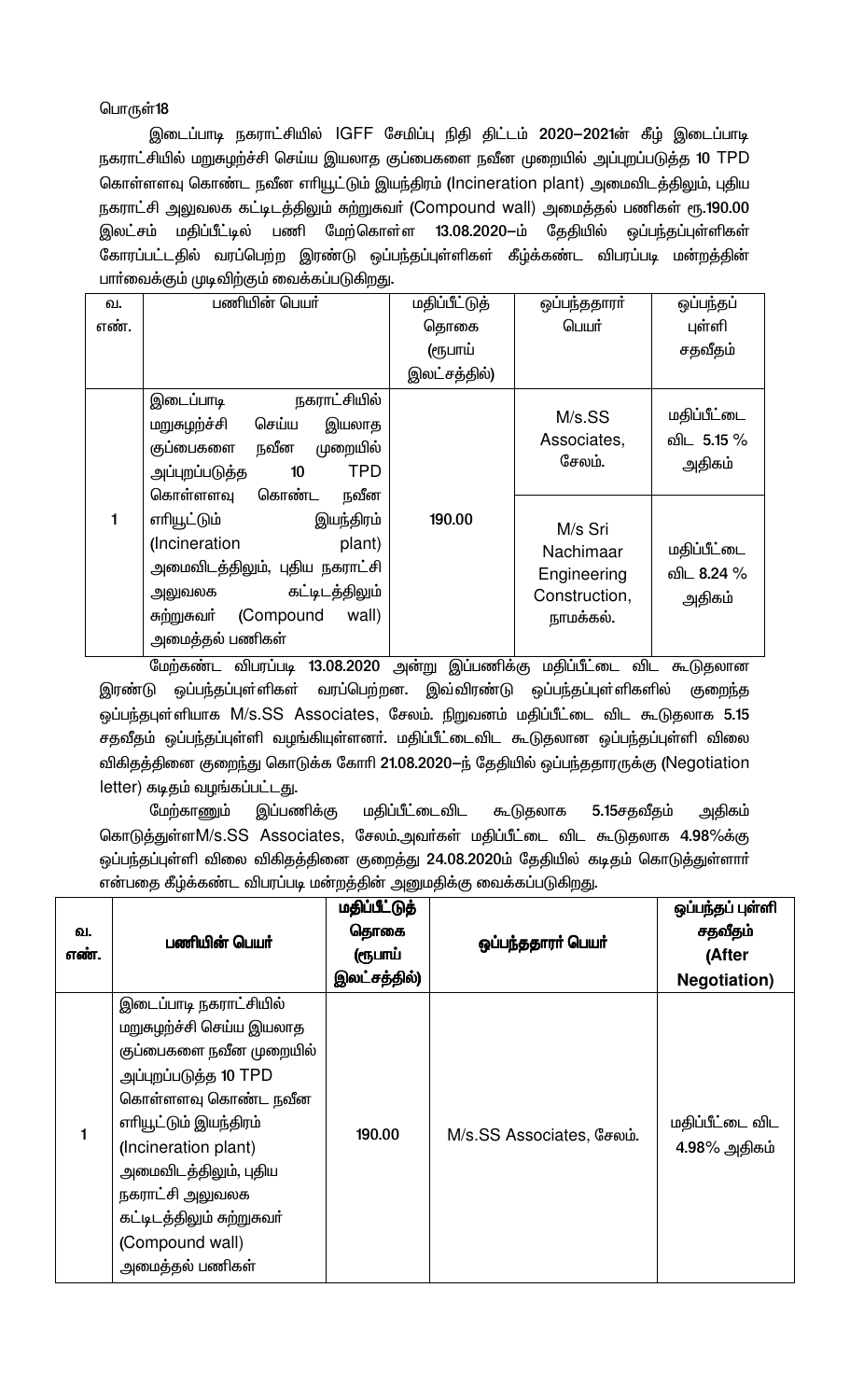எனவே, மறு ஒப்பந்தப்புள்ளிகள் கோருவதால் ஏற்படும் கூடுதல் செலவினம் மற்றும் காலதாமதம் ஆகியவற்றை கருத்தில் கொண்டும் அரசின் திட்டப்பணிகளை குறிப்பிட்ட கால கெடுவிற்குள் முடிக்க வேண்டி உள்ளதாலும் வரப்பெற்ற ஒப்பந்தப்புள்ளிகளில் குறைவானதாகவும் மதிப்பீட்டை விட கூடுதலாக 4.98 சதவீதம் விலைவிகிதம் கொடுத்துள்ள M/s.SS Associates, சேலம். நிறுவனத்தின் ஒப்பந்தப்புள்ளியை ஏற்கவும், கூடுதல் செலவின தொகையை வருவாய் நிதியில் இருந்து மேற்கொள்ளவும் மன்றத்தின் அனுமதி வேண்டப்படுகிறது.

### அலுவலக குறிப்பு

- 1. மன்றம் அனுமதிக்கலாம்.
- 2. மதிப்பீட்டை விட கூடுதலாக வரப்பெற்ற இரண்டு ஒப்பந்தப்புள்ளிகளிலM/s.SS Associates, சேலம். நிறுவனத்தின் குறைந்த (மதிப்பீட்டை விட கூடுதல் 4.98 சதவீதம்) ஒப்பந்தப்புள்ளியை மன்றம் அனுமதிக்கலாம்.
- 3. IGFF சேமிப்பு நிதி திட்டம் 2020-2021 திட்டத்தில்பணி மேற்கொள்ளவும், திட்ட மதிப்பீட்டு தொகையை விட கூடுதலாக ஆகும் செலவினத்தை நகராட்சி வருவாய் நிதியில் மேற்கொள்ளவும் மன்றம் அனுமதிக்கலாம்.

(ந.க.எண்.300/2020/இ2)

### பொருள்  $19$

இந்நகராட்சி பொத சுகாதாரப்பிரிவு வாகனம் TATA ACE எண்.TN 52 K 7428 மற்றும் TN 52 K 7439 ஆகிய இரண்டு வாகன டயர்கள் 38,000 கிலோ மீட்டர் ஓடிவிட்டதால் டயர்கள் தேய்மானம் ஏற்பட்டுவிட்டது. புதியதாக டயர்கள் மற்றம் டியூப்புகள் மாற்றி தரும் பணிக்கு 20.05.2020ம் தேதியில் வரப்பெற்ற விலைப்புள்ளிகளின் ஒப்புநோக்கு பட்டியலை கீழ்கண்ட விபரப்படி மன்றத்தின் பாா்வைக்கும் முடிவிற்கும் வைக்கப்படுகிறது.

| வ.   | பணியின் பெயர்                                                                                                       | செலவு       | நிறுவனத்தின்                                                                              | விலைப்புள்ளி                               |
|------|---------------------------------------------------------------------------------------------------------------------|-------------|-------------------------------------------------------------------------------------------|--------------------------------------------|
| எண். |                                                                                                                     | தொகை ரூ.    | பெயர்                                                                                     | தொகை ரூ.                                   |
| 1.   | இந்நகராட்சி பொத<br>சுகாதாரப்பிரிவு வாகனம்<br>TATA ACE எண்.TN 52<br>K 7428 மற்றும் TN 52 K<br>7439க்கு புதிய டயர்கள் | еҧ.25,000/- | <b>EDAPPADI</b><br><b>TYRES</b><br><b>IDAPPADI</b><br><b>KVS TYRES</b><br><b>IDAPPADI</b> | $\rm e$ гђ.20,000/-<br>$\rm (F, 20, 800/-$ |
|      | மற்றம் டியூப்புகள்<br>புதியதாக மாற்றி தரும்<br>பணிக்கு                                                              |             | RACING 3D<br><b>ALIGNMENT</b><br><b>IDAPPADI</b>                                          | $\rm eVb.21,200/-$                         |

### அலுவலககுறி**ப்**பு:

- 1. மன்றம் அனுமதிக்கலாம்
- 2. மேற்கண்டவாறு வரப்பெற்ற மூன்று விலைப்புள்ளிகளில் ரூ.20,000/– என குறைவாக விலைப்புள்ளி கொடுத்துள்ள M/s. EDAPPADI TYRES IDAPPADI நிறுவனத்தின் விலைப்புள்ளியை மன்றம் ஏற்று உத்திரவு வழங்கலாம்.

### (ந.க.எண்.844/2020/எச்1)

### பொருள் $20$

இந்நகராட்சி பொது சுகாதாரப்பிரிவில் டெங்கு ஒழிப்பு பணிகளை மேற்கொள்ள தேவையான மலேரியா பணியாளா்கள் இல்லாததால், வெளிக்கொணா்வு (Out sourcng) மூலம் மகளிா் சுய உதவிக்குழுக்களிடம், மாவட்டஆட்சித்தலைவா் அவா்களால் அவ்வப்போது அரசிதழில் வெளியிடப்படும் தினக்கூலி அடிப்படையில் 30 பணியாளர்களை விநியோகம் செய்ய வாகை மற்றும் பூங்குழல் மகளிா் சுய உதவிக்குழுகளின் பணிகாலம் 31.08.2020 உடன் முடிவடையவுள்ளது. தற்போது கொரோனா வைரஸ் நோய் தொற்று வேகமாக பரவிவருவதால் 2020 $-$ 2021 ஆம் ஆண்டுக்கு புதியதாக விலைப்புள்ளி கோர இயலாத நிலை உள்ளதாலும், பொது சுகாதார டெங்கு ஒழிப்பு பணி மற்றும் கொரோனா வைரஸ் தொற்று நோய் தடுப்பு பணிகள் மேற்கொள்ள இயலாத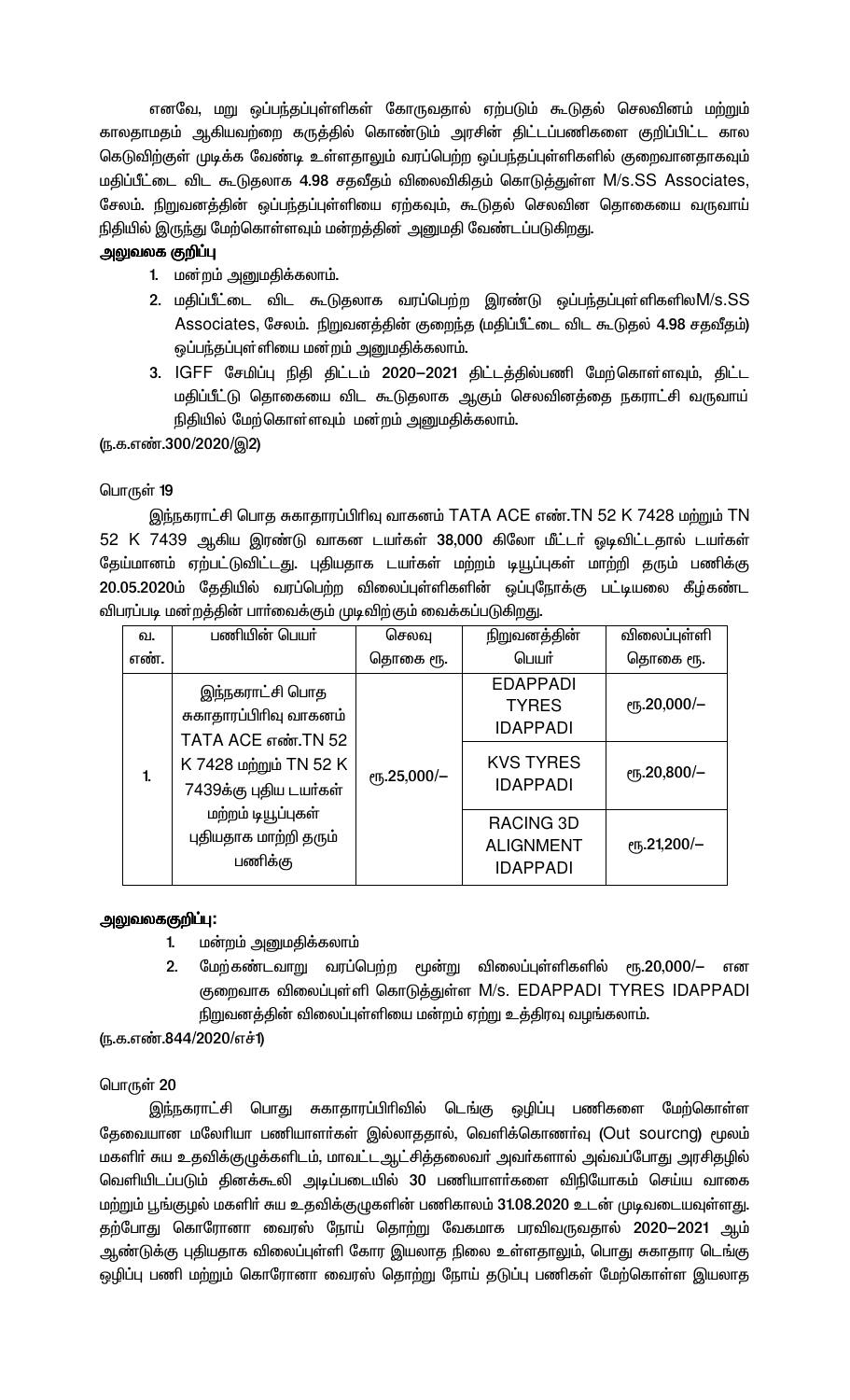சூழ்நிலை ஏற்படும் என்பதால் 01.09.2020 முதல் 31.12.2020 வரை மகளிா் சுய உதவிக்குழுவின் சம்மதக்கடிதத்துடன் ஏற்கனவே வழங்கப்பட்ட ஊதியத்தின் அடிப்படையில் பணிகள் மேற்கொள்ள வழங்கவும், மேற்படி இப்பணிகளுக்கு ஆகும் உத்தேச பணி உத்திரவு செலவினம் ரூ13,00,000/க்கும் மன்ற அனுமதிக்கு வைக்கப்படுகிறது.

### <u>அலுவலகஞறிப்பு</u>

1) மன்றம் அனுமதிக்கலாம்.

2) மேற்படிசெலவினம் பொதுநிதியில் இருந்து மேற்கொள்ளவும் மன்றம் அனுமதிக்கலாம்.

(ந.க.எண் 554/2019/எச்1)

# பொருள்21

இடைப்பாடி நகராட்சி பொது சுகாதாரப்பிரிவில் திடக்கழிவு மேலாண்மை திட்டத்தின் கீழ் நகரில் குப்பைகள் அகற்றும் பணிக்கு (Out sourcing) மூலம் 70 தூய்மை பணியாளர்களை விநியோகம் செய்ய ரிலையான் பெசிலிட்டிஸ், சென்னை நிறுவனம் அவர்களின் பணிகாலம் 31.08.2020 உடன் முடிவடையவுள்ளது. தற்போது கொரோனா வைரஸ் நோய் தொற்று வேகமாக பரவிவருவதால் 2020—2021 ஆம் ஆண்டுக்கு புதியதாக ஒப்பந்தபுள்ளி கோர இயலாத நிலை உள்ளதாலும், பொது சுகாதார டெங்கு ஒழிப்பு பணி மற்றும் கொரோனா வைரஸ் நோய் தொற்று தடுப்பு பணிகள் மேற்கொள்ள இயலாத சூழ்நிலை ஏற்படும் என்பதால் 01.09.2020 முதல் 31.03.2021 வரை ஏற்கனவே வழங்கப்பட்ட ஊதியத்தின் அடிப்படையில் பணிகள் மேற்கொள்ள M/S ரிலையான் பெசிலிட்டி சர்வீஸ் (P) லிட், சென்னை என்பவரின் சம்மத கடிதத்துடன் பணிகள் மேற்கொள்ள பணி உத்திரவு வழங்கவும், மேற்படி இப்பணிகளுக்கு ஏற்படும் இதர கூடுதல் செலவினங்களும் சேர்த்து ஆகும் உத்தேச செலவினம் ரூ70,00,000/— க்கும் மன்ற அனுமதிக்கு வைக்கப்படுகிறது.

# <u>அலுவலககுறிப்பு</u>

- 1. மன்றம் அனுமதிக்கலாம்
- 2. மேற்படி பணிக்கு ஏற்படும் செலவினத்திற்கு User Charger திடக்கழிவு மேலாண்மை நிதி மற்றும் பொது நிதியில் இருந்து மேற்கொள்ளவும் மன்றம் அனுமதிக்கலாம். (ந.க.எண் 558 / 2019 / எச்1)

# பொருள்22

இந்நகராட்சியில் திடக்கழிவு மேலாண்மை மற்றும் கையாழுதல் விதியின்கீழ் இடைப்பாடி நகராட்சியில் சேகரம் ஆகும் குப்பைகளை தரம் பிரித்து நுண்உயிர் உரம் தயாரிக்க 5 எண்ணிக்கை நுண் உயிா் மையங்களில் பணிபுரிய 30 பணியாளா்களை விநியோகம் செய்யும் ரோஜா மற்றும் தாமரை மகளிர் சுய உதவிக்குழுகளின் பணிகாலம் 31.08.2020 உடன் முடிவடையவுள்ளது. தற்போது கொரோனா வைரஸ் நோய் தொற்று வேகமாக பரவிவருவதால் 2020—2021 ஆம் ஆண்டுக்கு புதியதாக விலைப்புள்ளி கோர இயலாத நிலை உள்ளதாலும், பொது சுகாதார டெங்கு ஒழிப்பு பணி மற்றும் கொரோனா வைரஸ் தொற்று நோய் தடுப்பு பணிகள் மேற்கொள்ள இயலாத சூழ்நிலை ஏற்படும் என்பதால் 01.09.2020 முதல் 31.03.2021 வரை மேற்படி மகளிர் சுய உதவிக்குழுவின் சம்மதக்கடிதத்துடன் ஏற்கனவே வழங்கப்பட்ட ஊதியத்தின் அடிப்படையில் பணிகள் மேற்கொள்ள பணி உத்திரவு வழங்கவும், மேற்படி இப்பணிகளுக்கு செலவினங்களுக்கு ஆகும் உத்தேச செலவினம் ரூ22,00,000/— க்கும் மன்ற அனுமதிக்கு வைக்கப்படுகிறது.

### <u>அலுவலககுறிப்பு</u>

- 1) மன்ற அனுமதிக்கலாம்.
- 2) மேற்படி பணிக்கான செலவினத்தை User Charges திடக்கழிவு மேலாண்மை திட்ட நிதி மற்றும் பொது நிதிகளில் இருந்து மேற்கொள்ளவும் மன்றம் அனுமதிக்கலாம் (ந.க.எண் 54/2019/எச்1)

### பொருள் 23

இந்நகராட்சி பொது சுகாதாரப்பிரிவில் இயங்கி வரும் JCB இயந்திர எண் TN52E 2066 (Excavator Loader) வாகனத்திற்கு ஒட்டுநா் விநியோகம் செய்ய இந்நகராட்சி ஒப்பந்ததாரா் 31.08.2020 உடன் திரு.மா.கோபால் என்பவருக்கு வழங்கப்பட்ட பணிஉத்திரவு காலம் முடிவடையவுள்ளது. தற்போது கொரோனா வைரஸ் நோய் தொற்று வேகமாக பரவிவருவதால்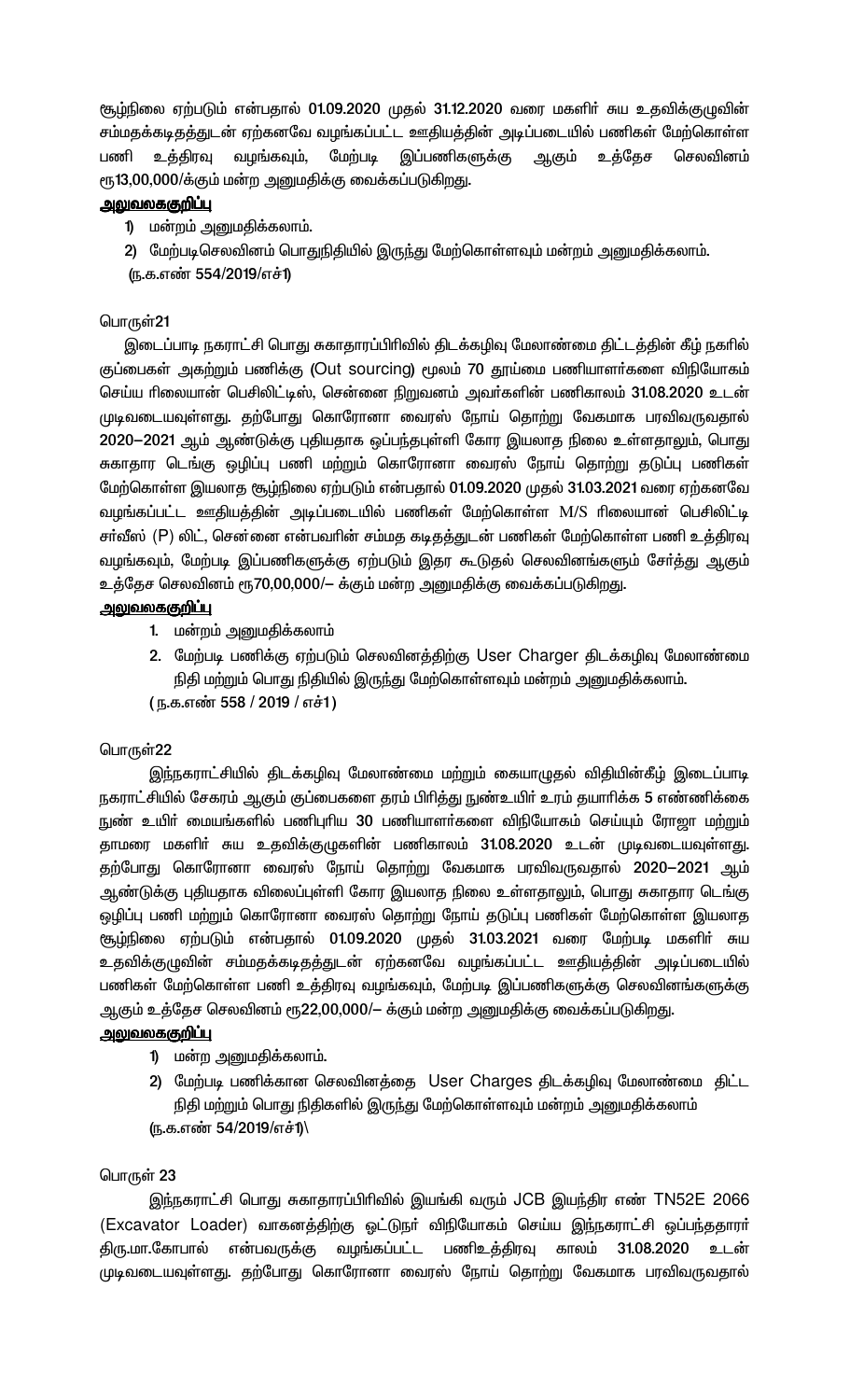2020-2021 ஆம் ஆண்டுக்கு புதியதாக விலைப்புள்ளி கோர இயலாத நிலை உள்ளதாலும், பொது சுகாதார டெங்கு ஒழிப்பு பணி மற்றும் கொரோனா வைரஸ் தொற்று நோய் தடுப்பு பணிகள் மேற்கொள்ள இயலாத சூழ்நிலை ஏற்படும் என்பதால் 01.09.2020 முதல் 31.03.2021 வரை இந்நகராட்சி ஒப்பந்ததாரா் திரு.மா.கோபால் அவா்களின் சம்மத கடிதத்துடன் ஏற்கனவே வழங்கப்பட்ட ஊதியத்தின் அடிப்படையில் பணிகள் மேற்கொள்ள பணி உத்திரவு வழங்கவும், மேற்படி இப்பணிகளுக்கு ஆகும் உத்தேச செலவினம் ரூ150000/— க்கும் மன்ற அனுமதிக்கு வைக்கப்படுகிறது.

# <u>அலுவலககுறிப்பு</u>

1. மன்ற அனுமதிக்கலாம்.

2. மேற்படிசெலவினம் பொதுநிதியில் இருந்து மேற்கொள்ளவும் மன்றம் அனுமதிக்கலாம்.

(ந.க.எண் 550/2017/எச்1)

# பொருள் 24

இந்நகராட்சிக்குட்பட்ட வாா்டு எண் 15 மற்றும் 16 கடை வீதி மற்றும் நடுத் தெரு பகுதியிலஉள்ள மினி விளக்குகளை ஆன் மற்றும் ஆப் செய்யக்கூடிய தானியங்கி சுவிட்சுகள் (Automatic Device) புதியதாக பொருத்தும்பணிக்கு லேபா் சாா்ஜ் உட்பட ஆகும் செலவு குறித்து விலைப்புள்ளியானது இவ்வலுவலக ந.க.எ.ண் 0739/2020/இ1 நாள் 03.06.2020 ல் கோரப்பட்டதை தொடா்ந்து 14.08.2020 ல் மூன்று விலைப்புள்ளிகள் பெறப்ட்டதின் ஒப்பு நோக்குப்பட்டியல் மன்றத்தின் பாா்வைக்கு அனுமதிக்கும்,

| வ.எண் | விலைப்புள்ளிதாரரின் பெயர் மற்றும் முகவரி    | விலைப்புள்ளி நிர்ணயம்<br>செய்த தொகை (ரூ) |
|-------|---------------------------------------------|------------------------------------------|
|       | Tmt.V. <b>கன்னிகா</b> , பூலாம்பட்டி.        | $\epsilon$ пу. 10,900/-                  |
|       | M/S எ.கே பவர் பாய்ண்ட், இடைப்பாடி.          | $e$ гђ. 11,550/-                         |
| 3     | M/S எ.கே.எம் இன்ஜினியாிங ஒர்க்ஸ்,இடைப்பாடி. | $\epsilon$ пъ.12,150/-                   |

வரப்பெற்ற மூன்று விலைப்புள்ளிகளில் வரிசை எண் : 1 ல் கண்ட Tmt. V.**கன்னிகா**, பூலாம்பட்டி என்பவரது விலைப்புள்ளி மற்ற இரண்டு விலைப்புள்ளியை விட குறைவாக உள்ளதால் மேற்கண்ட நிறுவனத்திற்கு பணி உத்திரவு வழங்கி பணி மேற்கொள்ள மன்றம் அனுமதி அளிக்கலாம்.

### அலுவலககுறிப்பு

- 1. மன்றம் அனுமதிக்கலாம்.
- 2. பொது மக்கள் நலன் கருதி மேற்காணும் பணியை மன்ற முன் அனுமதி பெற்று பணி உத்திரவு வழங்கி பணி மேற்கொளவும், பணிக்கான செலவினைக் தொனைகயை நகராட்சி குடிநீா் நிதியில் இருந்து மேற்கொள்ளவும் மன்றம் அனுமதிக்கலாம்.

### (ந.க.எண் 0739/2020/இ1)

### பொருள்25

இந்நகராட்சிக்குட்பட்ட வாா்டு எண் 18 சின்னமனலி மாாியம்மன் கோவில் அருகில் உள்ள மினி பவர் பம்ப் மோட்டார் பழுதடைந்துள்ளதை புதிய உதிரிப் பொருட்களை கொண்டு சரி செய்து இயக்கி காட்டும் பணிக்கு லேபா் சாா்ஜ் உட்பட ஆகும் செலவு குறித்து விலைப்புள்ளியானது இவ்வலுவலக ந.க.எ.ண் 1218/2020/இ1 நாள் 03.08.2020 ல் கோரப்பட்டதை தொடா்ந்து 14.08.2020 ல் மூன்று விலைப்புள்ளிகள் பெறப்ட்டதின் ஒப்பு நோக்குப்பட்டியல் மன்றத்தின் பார்வைக்கு அனுமதிக்கும்,

| வ.எண் | விலைப்புள்ளிதாரரின் பெயர் மற்றும் முகவரி        | விலைப்புள்ளி நிர்ணயம்<br>செய்த தொகை (ரூ) |
|-------|-------------------------------------------------|------------------------------------------|
|       | Tmt. V.கன்னிகா, பூலாம்பட்டி.                    | $e$ п <sub>5</sub> . 5,100/-             |
| 2     | M/S எ.கே பவர் பாய்ண்ட், இடைப்பாடி.              | $e$ гђ. 5,300/-                          |
| 3     | M/S எ.கே.எம் இன்ஜினியரிங ஒர்க்ஸ்,<br>இடைப்பாடி. | <sub>0</sub> гг. 5,600/-                 |

வரப்பெற்ற மூன்று விலைப்புள்ளிகளில் வரிசை எண் : 1 ல் கண்ட Tmt. V. **கன்னிகா**,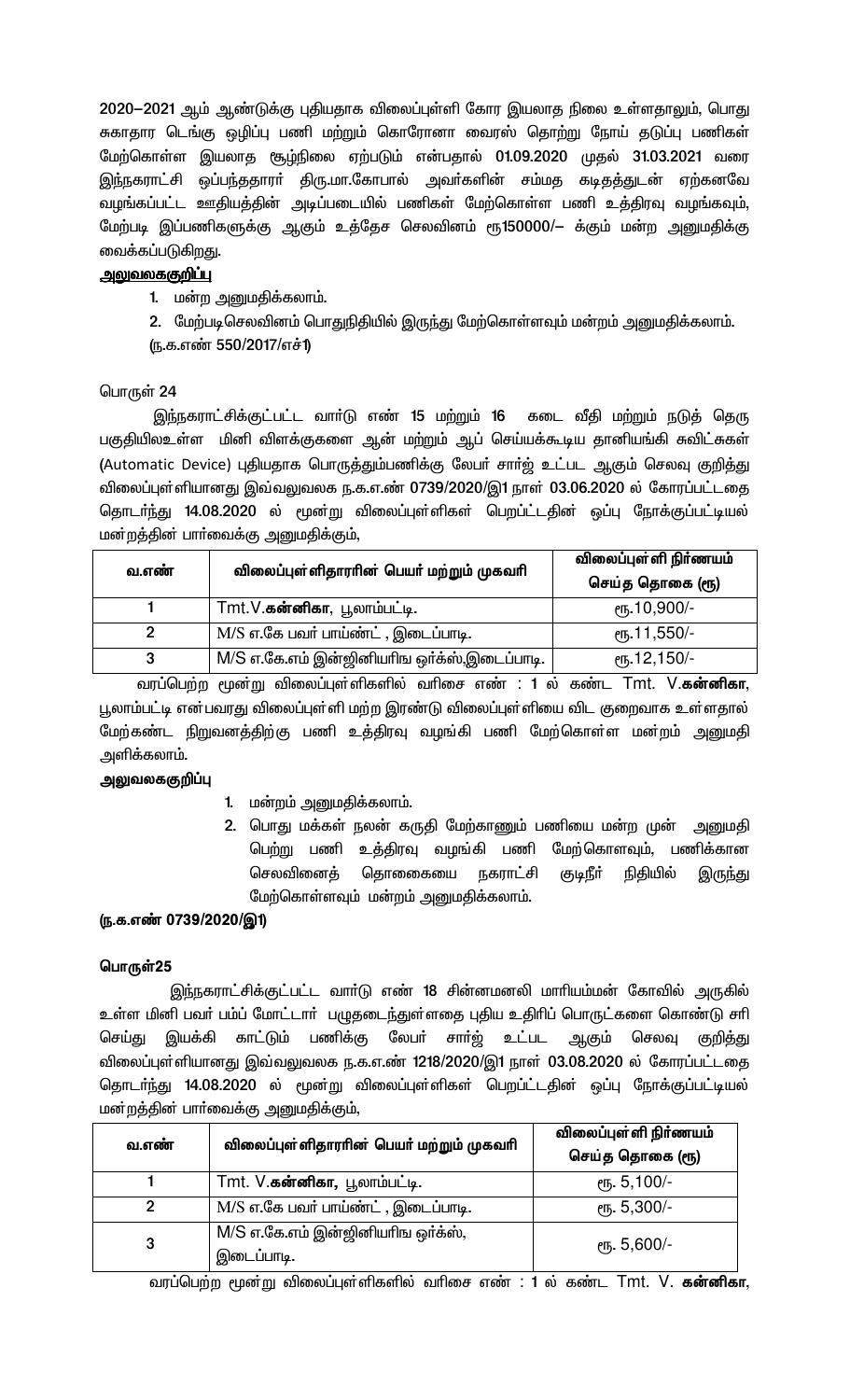பூலாம்பட்டி என்பவரது விலைப்புள்ளி மற்ற இரண்டு விலைப்புள்ளியை விட குறைவாக உள்ளதால் மேற்கண்ட நிறுவனத்திற்கு பணி உத்திரவு வழங்கி பணி மேற்கொள்ள மன்றம் அனுமதி அளிக்கலாம்.

## அலுவலககுறிப்பு

- 1) மன்றம் அனுமதிக்கலாம்.
- 2) பொது மக்கள் நலன் கருதி மேற்காணும் பணியை மன்ற முன் அனுமதி பெற்று பணி உத்திரவு வழங்கி பணி மேற்கொளவும், பணிக்கான தொணைகயை நகராட்சி செலவினைத் குடிநீா் நிதியில் இருந்து மேற்கொள்ளவும் மன்றம் அனுமதிக்கலாம்.

### <u>ரு.க.எண் 1218/2020/இ1)</u>

### பொருள் 26

இந்நகராட்சிக்குட்பட்ட வாா்டு எண் 19 அரசு ஆண்கள் மேல்நிலைப்பள்ளி பின்புறம் பகுதியில் உள்ள மினி பவர் பம்ப் மோட்டார் பழுதடைந்துள்ளதை புதிய உதிரிப் பொருட்களை கொண்டு சாி செய்து இயக்கி காட்டும் பணிக்கு லேபா் சாா்ஜ் உட்பட ஆகும் செலவு குறித்து விலைப்புள்ளியானது இவ்வலுவலக ந.க.எ.ண் 1259/2020/இ1 நாள் 03.08.2020 ல் கோரப்பட்டதை தொடா்ந்து 14.08.2020 ல் மூன்று விலைப்புள்ளிகள் பெறப்ட்டதின் ஒப்பு நோக்குப்பட்டியல் மன்றத்தின் பாா்வைக்கு அனுமதிக்கும்,

| வ.எண் | விலைப்புள்ளிதாராின் பெயா் மற்றும்    | விலைப்புள்ளி நிா்ணயம்   |
|-------|--------------------------------------|-------------------------|
|       | முகவரி                               | செய்த தொகை (ரூ)         |
|       | Tmt. V. <b>கன்னிகா,</b> பூலாம்பட்டி. | $e$ гђ. 6,450/-         |
| 2     | M/S எ.கே பவர் பாய்ண்ட், இடைப்பாடி.   | $e$ гђ. 6,860/-         |
| 3     | M/S எ.கே.எம் இன்ஜினியரிங ஒர்க்ஸ்,    | <sub>ሮ</sub> ҧ. 7,170/- |
|       | இடைப்பாடி.                           |                         |

வரப்பெற்ற மூன்று விலைப்புள்ளிகளில் வரிசை எண் : 1 ல் கண்ட Tmt. V. க**ன்னிகா**, பூலாம்பட்டி என்பவரது விலைப்புள்ளி மற்ற இரண்டு விலைப்புள்ளியை விட குறைவாக உள்ளதால் மேற்கண்ட நிறுவனத்திற்கு பணி உத்திரவு வழங்கி பணி மேற்கொள்ள மன்றம் அனுமதி அளிக்கலாம்.

### அலுவலககுறிப்பு

- 1) மன்றம் அனுமதிக்கலாம்.
- 2) பொது மக்கள் நலன் கருதி மேற்காணும் பணியை மன்ற முன் அனுமதி பெற்று பணி உத்திரவு வழங்கி பணி மேற்கொளவும், பணிக்கான செலவினைத் தொணைகயை நகராட்சி ருடிநீர் நிதியில் இருந்து மேற்கொள்ளவும் மன்றம் அனுமதிக்கலாம்.

# (ந.க.எண் 1259/2020/இ1)

### ொருள் 27

இந்நகராட்சிக்குட்பட்ட வார்டு எண் 03 ஆவணியூர் தெற்க்குத் தெருவில் உள்ள மினி பவர் பம்ப் மோட்டாா் பழுதடைந்துள்ளதை புதிய உதிாிப் பொருட்களை கொண்டு சாி செய்து இயக்கி காட்டும் பணிக்கு லேபர் சார்ஜ் உட்பட ஆகும் செலவு குறித்து விலைப்புள்ளியானது இவ்வலுவலக ந.க.எ.ண் 1291/2020/இ1 நாள் 03.08.2020 ல் கோரப்பட்டதை தொடர்ந்து 14.08.2020 ல் மூன்று விலைப்புள்ளிகள் பெறப்ட்டதின் ஒப்பு நோக்குப்பட்டியல் மன்றத்தின் பார்வைக்கு அனுமதிக்கும்,

| வ.எண்          | விலைப்புள்ளிதாரரின் பெயர் மற்றும் முகவரி        | விலைப்புள்ளி நிர்ணயம்<br>செய்த தொகை (ரூ) |
|----------------|-------------------------------------------------|------------------------------------------|
|                | Tmt. V.கன்னிகா, பூலாம்பட்டி.                    | еть. 10,900/-                            |
| $\overline{2}$ | M/S எ.கே பவர் பாய்ண்ட், இடைப்பாடி.              | $\epsilon$ пъ. 11,600/-                  |
| 3              | M/S எ.கே.எம் இன்ஜினியரிங ஒர்க்ஸ்,<br>இடைப்பாடி. | <sub>ሮ</sub> դ. 12,140/-                 |

வரப்பெற்ற மூன்று விலைப்புள்ளிகளில் வரிசை எண் : 1 ல் கண்ட Tmt. V. க**ன்னிகா**, பூலாம்பட்டி என்பவரது விலைப்புள்ளி மற்ற இரண்டு விலைப்புள்ளியை விட குறைவாக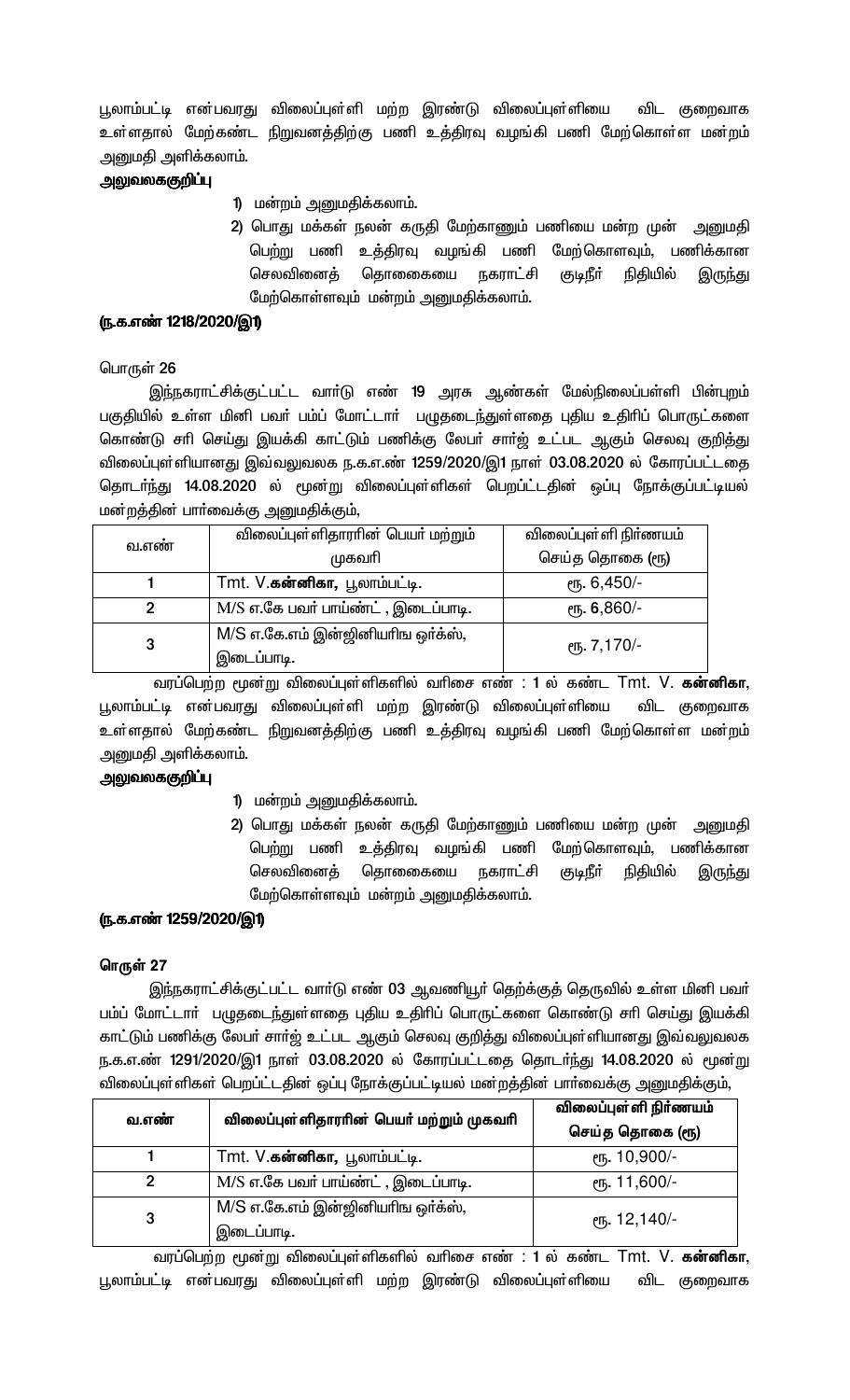உள்ளதால் மேற்கண்ட நிறுவனத்திற்கு பணி உத்திரவு வழங்கி பணி மேற்கொள்ள மன்றம் அனுமதி அளிக்கலாம்.

# அலுவலககுறிப்பு

- 1) மன்றம் அனுமதிக்கலாம்.
- 2) பொது மக்கள் நலன் கருதி மேற்காணும் பணியை மன்ற முன் அனுமதி பெற்று பணி உத்திரவு வழங்கி பணி மேற்கொளவும், பணிக்கான நகராட்சி செலவினைத் தொனைகயை குடிநீ**ர்** நிதியில் இருந்து மேற்கொள்ளவும் மன்றம் அனுமதிக்கலாம்.

# ரு.க.எண் 1291/2020/இ1)

### பொருள்28

இடைப்பாடி நகராட்சிக்குட்பட்ட வார்டு எண்.21 வெள்ளாண்டிவலசு பகுதியில் மூலதன மான்ய நிதி 2017-18 திட்டத்தில் ரூ.500.00 இலட்சம் மதிப்பீட்டில் புதிய அலுவலக கட்டிடம் கட்டும் பணி முழுமையாக முடிக்கப்பட்ட கட்டிடத்தை கடந்த 17.07.2020 அன்று திறந்து வைக்க வருகை தந்த மாண்புமிகு முதல்வா் அவா்களை வரவேற்று கீழ்கண்ட நாழிளில்களில் விளம்பரம் செய்தமைக்கு தொகை வழங்க மன்றத்தின் அனுமதிக்கு வைக்கப்படுகிறது.

| வ.எண் | நாளிதழ் பெயர்             | தொகை ரூ.                 |
|-------|---------------------------|--------------------------|
| 1.    | தினத்தந்தி                | ரு.26775.00              |
| 2.    | காலைக்கதிர்               | ரு.24570.00              |
| 3.    | தமிழ்முரசு                | ரு.8977.50               |
|       | (Kal Publications(p) Ltd) |                          |
| 4.    | தினகரன்                   | ը <sub>5</sub> .18144.00 |
|       | (Kal Publications(p) Ltd) |                          |
| 5.    | மாலைமுரசு                 | <b>е</b> ҧ.10000.00      |
|       | (Salem Malai Murasu)      |                          |

### அலுவலககுறிப்பு:

- 1. மன்றம் அனுமதிக்காலம்
- 2. மேற்கண்ட செலவுத் தொகையை மூலதன மான்ய நிதி 2017-2018 திட்ட நிதியிலிருந்து மேற்கொள்ளவும் மன்றம் அனுமதிக்கலாம்

<u>(ந</u>.க.எண்.2948/2016/இ2)

### பொருள்29

இடைப்பாடி நகராட்சிக்கு சொந்தமான TN27 V 4193 குடிநீா் லாாிக்கு 2020–2021ம் ஆண்டுக்கு தகுதிச்சான்று புதுப்பிக்கும்பொருட்டு வாகனத்தில் ஏற்பட்டுள்ள பழுதுகளை நிவர்த்தி செய்யும் பணிக்கு 25.08.2020ம் தேதியில் வரப்பெற்ற விலைப்புள்ளிகளின் ஒப்புநோக்கு பட்டியலை கீழ்கண்ட விபரப்படி மன்றத்தின் பார்வைக்கும் முடிவிற்கும் வைக்கப்படுகிறது.

| வ.   | பணியின் பெயர்                                                                                                                           | செலவு       | நிறுவனத்தின்                                          | விலைப்புள்ளி                                |
|------|-----------------------------------------------------------------------------------------------------------------------------------------|-------------|-------------------------------------------------------|---------------------------------------------|
| எண். |                                                                                                                                         | தொகை ரூ.    | பெயர்                                                 | தொகை ரூ.                                    |
|      | இடைப்பாடி நகராட்சிக்கு<br>சொந்தமான TN27<br>குடிநீா்<br>4193<br>லாரிக்கு                                                                 |             | M/s. Sri Murugan<br>Auto Diesel Works,<br>Idappadi.   | $\rm e$ гђ.75,550/-                         |
| 1.   | 2020-2021ம் ஆண்டுக்கு<br>தகுதிச்சான்று<br>புதுப்பிக்கும்பொருட்டு<br>வாகனத்தில் ஏற்பட்டுள்ள<br>நிவா்த்தி<br>பழுதுகளை<br>செய்யும் பணிக்கு | ரூ.80,000/- | M/s.Rajarajeshwark<br>Auto Diesel Works,<br>Idappadi. | $\rm e$ <sup>T</sup> <sub>0</sub> .77,150/- |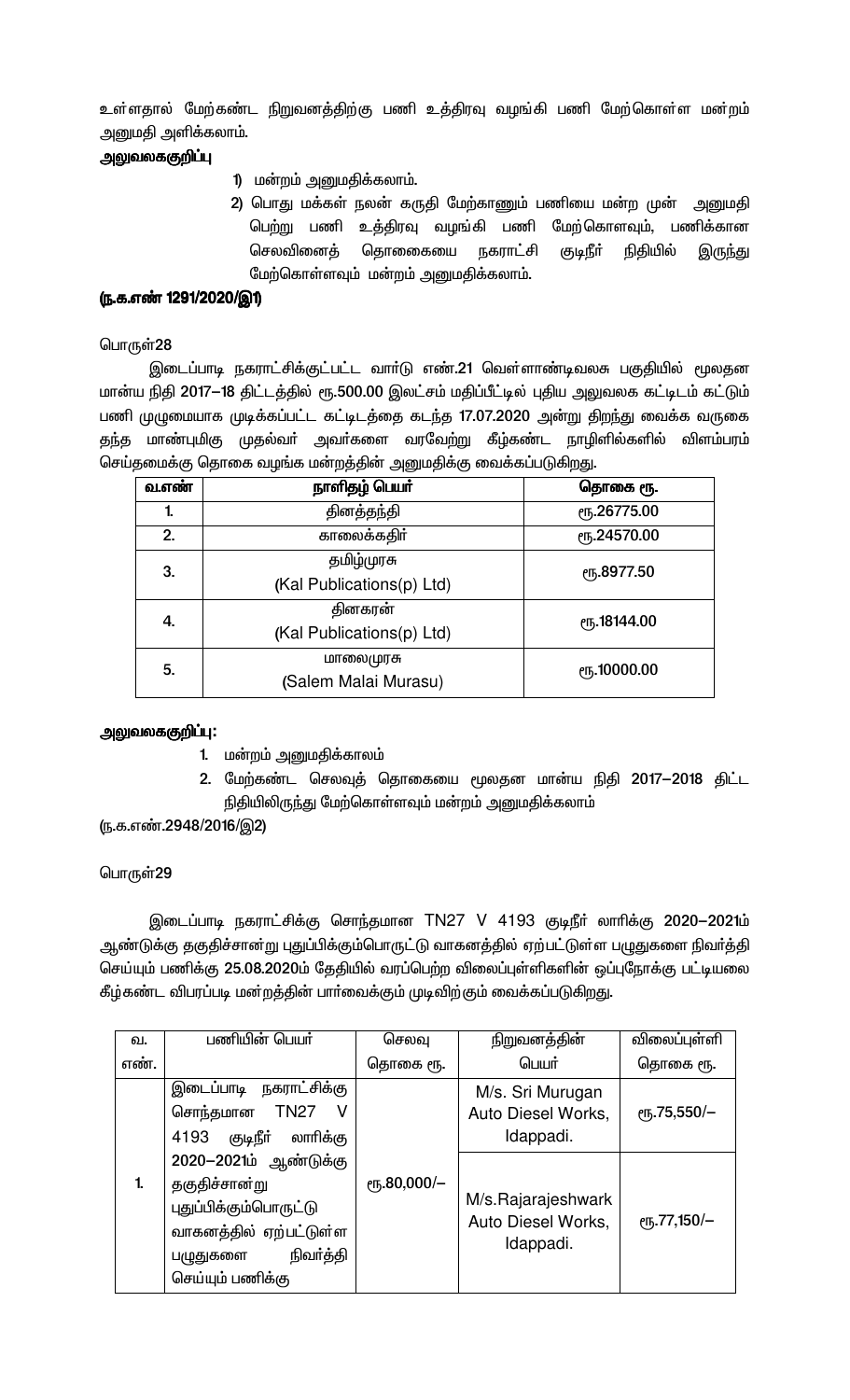### அலுவலககுறிப்பு:

- மேற்கண்ட பணியின் அவசரம் அவசியம் கருதி மன்ற முன்அனுமதி பெற்று தொகை 1. ரூ.80,000/-க்கு ஒப்பந்தப்புள்ளி கோரியதை மன்றம் அனுமதிக்கலாம்.
- மேற்கண்டவாறு வரப்பெற்ற மூன்று விலைப்புள்ளிகளில் ரூ. 75,550/— என  $2.$ குறைவாக விலைப்புள்ளி கொடுத்துள்ள M/s.Sri Murugan Auto Diesel Works, Idappadi நிறுவனத்தின் விலைப்புள்ளியை மன்றம் ஏற்கலாம்.

(ந.க.எண்.1539/2020/இ2)

### பொருள் 30

இந்நகரட்சி பொது சுகாதாரப் பிரிவில் இயங்கி வரும் மினி ஆட்டோ எண் TN52M9398 வாகனத்திற்கு தகுதி சான்று 07.09.2020 உடன் முடிவடைவது 08.09.2020 முதல் இரண்டு ஆண்டுக்கு தகுதி சான்று புதுப்பிக்க மற்றும் பழுதுகளை நிவர்த்தி செய்ய வேண்டியுள்ளதால் மேற்கண்ட பணிகளுக்கு ஆகும் உத்தேச செலவினம் ரூ57000/-க்கு மன்றம் அனுமதிக்கு வைக்கப்படுகிறது.

அலுவலக குறிப்பு

- 3. மன்றம் அனுமதிக்கலாம்
- 4. மேற்படி செலவினம் நகராட்சி வருவாய் நிதியிலிருந்து மேற்கொள்ள மன்றம் அனுமதிக்கலாம்.

### பொருள் 31

இந்நகரட்சி பொது சுகாதாரப் பிரிவில் இயங்கி வரும் மினி ஆட்டோ எண் TN52M8250 வாகனத்திற்கு தகுதி சான்று 23.08.2020 உடன் முடிவடைவது 24.08.2020 முதல் இரண்டு ஆண்டுக்கு தகுதி சான்று புதுப்பிக்க மற்றும் பழுதுகளை நிவா்த்தி செய்ய வேண்டியுள்ளதால் மேற்கண்ட பணிகளுக்கு ஆகும் உத்தேச செலவினம் ரூ57000/-க்கு மன்றம் அனுமதிக்கு வைக்கப்படுகிறது.

அலுவலக குறிப்பு

- 3. மன்றம் அனுமதிக்கலாம்
- 4. மேற்படி செலவினம் நகராட்சி வருவாய் நிதியிலிருந்து மேற்கொள்ள மன்றம் அனுமதிக்கலாம்.

### பொருள் 32

<u>இந்ந</u>கரட்சி பொது சுகாதாரப் பிரிவில் இயங்கி வரும் மினி ஆட்டோ எண் TN52M9381 வாகனத்திற்கு தகுதி சான்று 07.09.2020 உடன் முடிவடைவது 08.09.2020 முதல் இரண்டு ஆண்டுக்கு தகுதி சான்று புதுப்பிக்க மற்றும் பழுதுகளை நிவா்த்தி செய்ய வேண்டியுள்ளதால் மேற்கண்ட பணிகளுக்கு ஆகும் உத்தேச செலவினம் ரூ57000/-க்கு மன்றம் அனுமதிக்கு வைக்கப்படுகிறது.

அலுவலக குறிப்பு

- 3. மன்றம் அனுமதிக்கலாம்
- 4. மேற்படி செலவினம் நகராட்சி வருவாய் நிதியிலிருந்து மேற்கொள்ள மன்றம்

அனுமதிக்கலாம்.

பொருள் 33

இந்நகரட்சி பொது சுகாதாரப் பிரிவில் இயங்கி வரும் மினி ஆட்டோ எண் TN52M8321 வாகனத்திற்கு தகுதி சான்று 23.08.2020 உடன் முடிவடைவது 24.08.2020 முதல் இரண்டு ஆண்டுக்கு தகுதி சான்று புதுப்பிக்க மற்றும் பழுதுகளை நிவா்த்தி செய்ய வேண்டியுள்ளதால் மேற்கண்ட பணிகளுக்கு ஆகும் உத்தேச செலவினம் ரூ102000/-க்கு மன்றம் அனுமதிக்கு வைக்கப்படுகிறது.

அலுவலக குறிப்பு

- 3. மன்றம் அனுமதிக்கலாம்
- 4. மேற்படி செலவினம் நகராட்சி வருவாய் நிதியிலிருந்து மேற்கொள்ள மன்றம் அனுமதிக்கலாம்.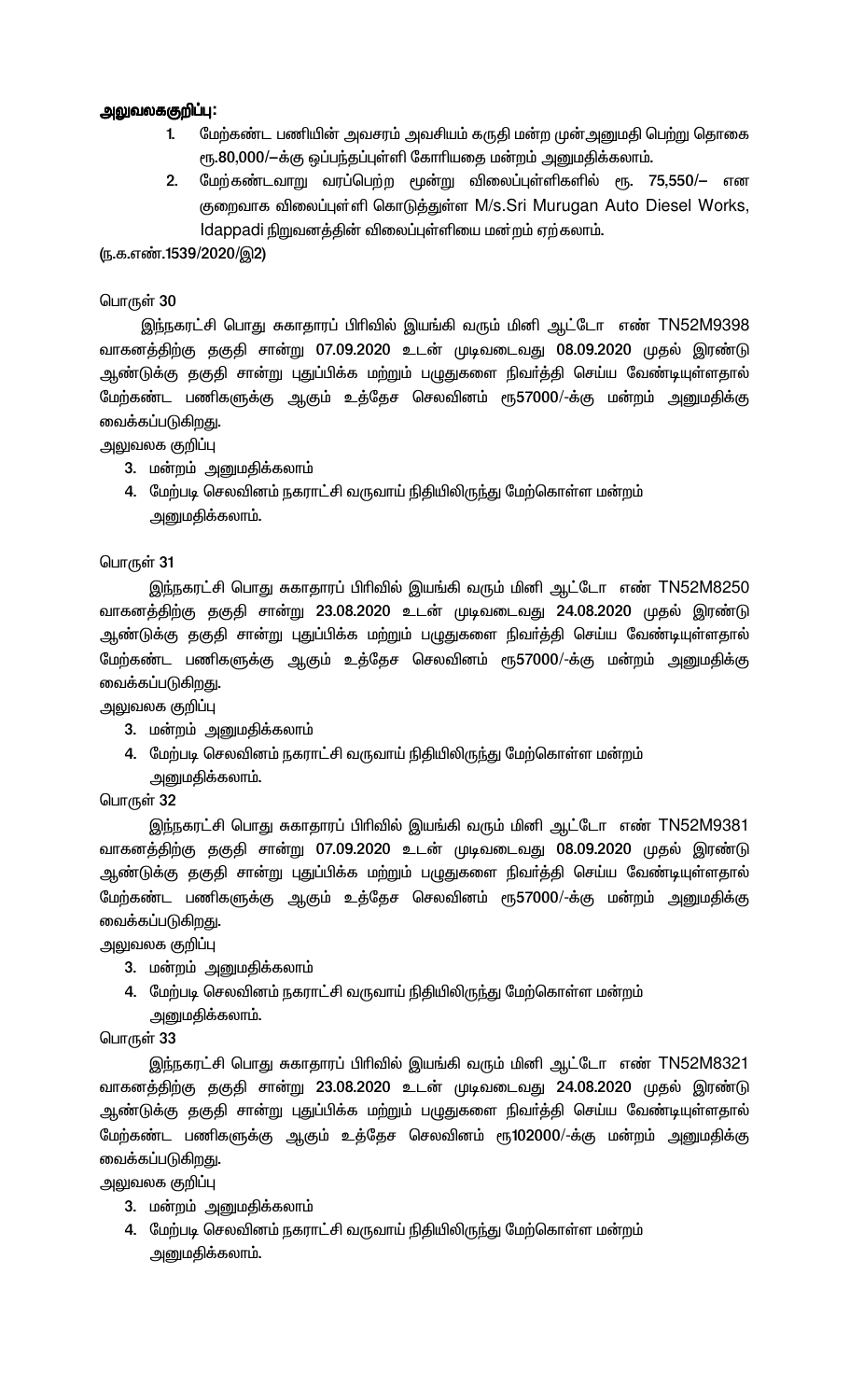இடைப்பாடி நகராட்சியில் திடக்கழிவு மேலாண்மை திட்டம் 2019–2020ன் (SBM) கீழ் இடைப்பாடி நகராட்சிக்குட்பட்ட பகுதிகளில் சேகாிக்கப்படும் மக்காத குப்பைகளில் மறுசுழற்ச்சி செய்ய இயலாத குப்பைகளை நவீன முறையில் அப்புறபடுத்த 10 MT கொள்ளளவு நவீன எரியூட்டும் இயந்திரம் (Incineration plant) அமைக்கும் பணி தொடர்பாக ஒப்பந்தப்புள்ளி அறிவிப்பை மாவட்ட அளவில் நாளிதழில் விளம்பரம் செய்தமைக்கு M/s.Bright Advertising, Chennai நிறுவத்திற்கு கீழ்கண்டவாறு தொகை வழங்க மன்றத்தின் அனுமதிக்கு வைக்கப்படுகிறது.

| திடக்கழிவு மேலாண்மை<br>8468 / 18.04.2020<br><sub>(</sub> դ.18848.00<br>ш.<br>திட்டம் 2019–2020 (SBM) | வ.எண் | திட்டத்தின் பெயர் | பட்டியல் எண் / நாள் | தொகை ரூ. |
|------------------------------------------------------------------------------------------------------|-------|-------------------|---------------------|----------|
|                                                                                                      |       |                   |                     |          |

### அலுவலககுறிப்பு:

- 1. மன்றம் அனுமதிக்காலம்
- 2. மேற்கண்ட செலவுத் தொகையை திடக்கழிவு மேலாண்மை திட்டம் நிதியின் கீழ் மேற்கொள்ள மன்றம் அனுமதிக்கலாம்.

# (நக.எண்.45/2020/இ2)

### பொருள் 35

இந்நகராட்சி அலுவலக வளாகத்தில் காசாளா் அறையில் உள்ள பீரோவின் சாவி மாற்றி அமைத்தது மற்றும் நகராட்சி அலுவலகத்தில் உள்ள காசாளா் அறைக்கு புதியதாக பூட்டு மாற்றி அமைத்து பணியினை மேற்கொண்டதற்கு ஆன செலவான தொகை ரூ1820/— இந்நகராட்சி திரு.மு.சிவக்குமாா், இளநிலை உதவியாளா் என்பவரால் வழங்கப்பட்டது. எனவே மேற்காணும் தொகை வழங்கிட மன்ற அனுமதி வேண்டப்படுகிறது.

அலுவலககுறிப்பு

- 1) மன்றம் அனுமதிக்கலாம்.
- 2) மன்ற முன் அனுமதி பெற்று மேற்கண்ட தொகையை திரு.மு.சிவக்குமாா், இளநிலை உதவியாளா் என்பவருக்கு வழங்கிட மன்றம் அனுமதிக்கலாம்.

(ந.க.எண்1189/ 2020/சி1)

### பொருள்36

இடைப்பாடி நகராட்சி கணிப்பொறி பிரிண்டா்களுக்கு டோனா்கள், ஜெராக்ஸ் இயந்திர டோனா், புதிய பிாிண்டா், கீ போா்டு, மவுஸ் ஆகியவற்றை 2020—2021ம் ஆண்டிற்கு சப்ளை செய்ய 21.08.2020ம் தேதியில் வரப்பெற்ற இரண்டு ஒப்பந்தப்புள்ளிகள் மன்றத்தின் பாா்வைக்கும் முடிவிற்கும் வைக்கப்படுகிறது.

| SI.<br>No.     | <b>Particulars</b>                                    | Quan<br>tity | M/s.GSC<br><b>Technology &amp;</b><br>Services,<br>Komarapalayam | <b>M/s Perennial</b><br>Systems,<br><b>Salem</b> |
|----------------|-------------------------------------------------------|--------------|------------------------------------------------------------------|--------------------------------------------------|
| 1              | HP<br>Laser Jet Toner<br>Cartridge<br>M202n 88A Toner |              | 7542.00                                                          | 8296.00                                          |
| 2              | Cartridge<br>HP Laser Jet Toner<br>M435nw 93A Toner   |              | 23051.00                                                         | 25352.00                                         |
| 3              | Hp Laser Jet Toner Cartridge 400<br>MFP 80A Toner     | 1            | 13200.00                                                         | 14520.00                                         |
| $\overline{4}$ | HP Laser Jet Toner Cartridge 55A<br>Toner             | 1            | 15500.00                                                         | 17050.00                                         |
| 5              | M452 Printer Toner 201a Black                         | 1set         | 12500.00                                                         | 13750.00                                         |
| 6              | Colour Toner 201a Megenta                             |              | 14500.00                                                         | 15950.00                                         |
| $\overline{7}$ | Colour Toner 201a Yellow                              | 1            | 14500.00                                                         | 15950.00                                         |
| 8              | Colour Toner 201a Cyan                                |              | 14500.00                                                         | 15950.00                                         |
| 9              | HP Laser Jet 56A Toner Cartridge                      |              | 13200.00                                                         | 14520.00                                         |
| 10             | Key Board & Mouse                                     |              | 3800.00                                                          | 4100.00                                          |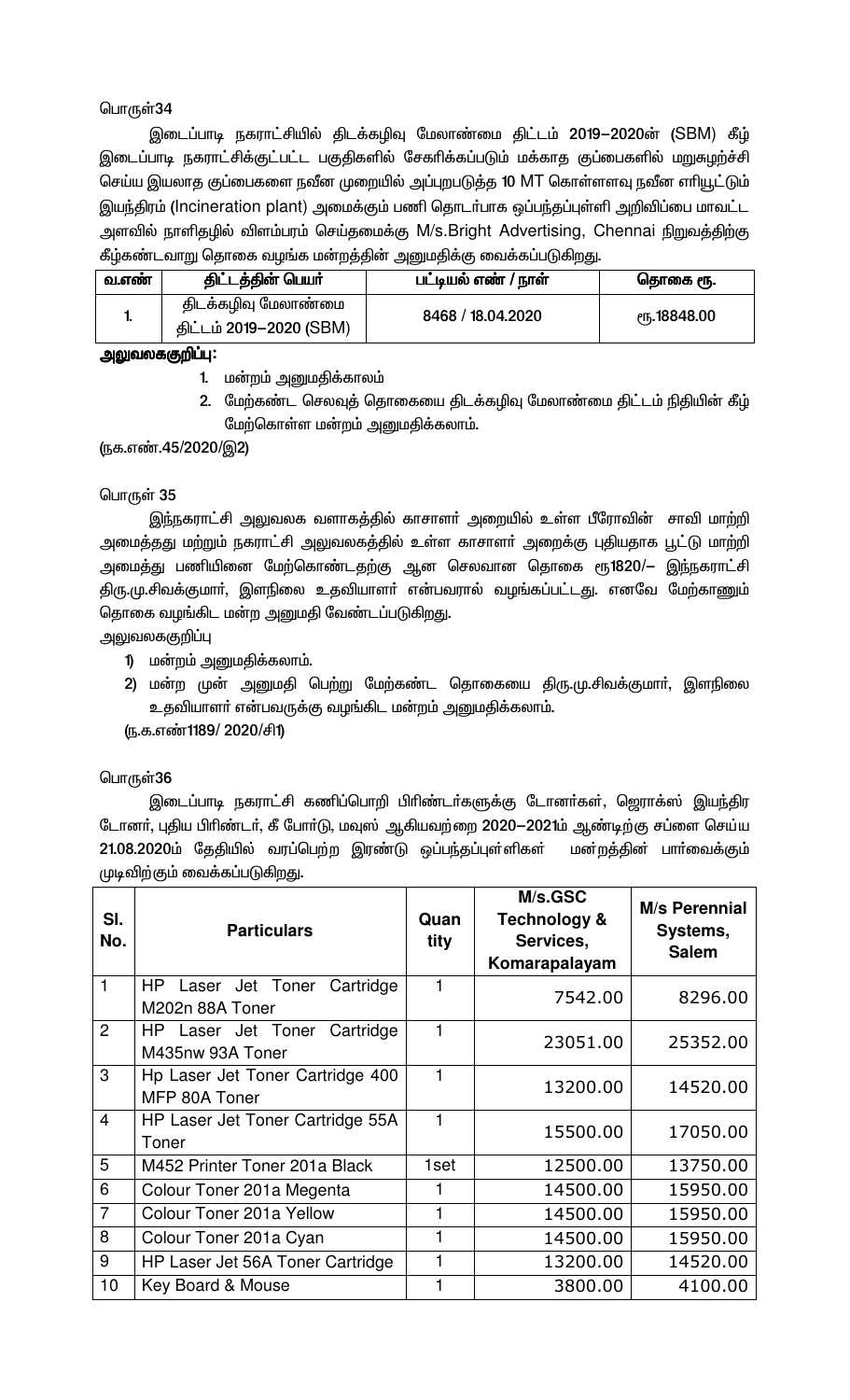| complete.<br><b>TOTAL</b>     |                              | 179116.00 | 194573.00 |
|-------------------------------|------------------------------|-----------|-----------|
| Provisions for GST @ 18% etc, | $\qquad \qquad \blacksquare$ | 27323.00  | 29681.00  |

அலுவலக குறிப்பு.

- 1. மன்றம் அனுமதிக்கலாம்
- 2. மேற்கண்ட பணியின் அவரசம் அவசியம் கருதி தனிஅலுவலாின் முன்அனுமதி பெற்று ஒப்பந்தப்புள்ளி கோரி மேல் நடவடிக்கை எடுக்கப்பட்டதற்கு மன்றம் அனுமதிக்கலாம்.
- 3. மேற்கண்ட வரப்பெற்ற இரண்டு ஒப்பந்தப்புள்ளிகளில் M/s. GSC Technology & Services, Komarapalayam நிறுவனத்தின் குறைந்த விலைவிகித ஒப்பந்தப்புள்ளியை மன்றம் ஏற்கலாம். மேலும், 2020-2021ம் ஆண்டிற்கு தேவைக்கேற்ப மேற்படி நிறுவனத்தின் மூலம் சப்ளை பெற பணி உத்திரவு வழங்கவும், அதற்கான செலவினம் நகராட்சி பொது நிதியிலிருந்து மேற்கொள்ளவும் மன்றம் அனுமதி வழங்கலாம்.

(ந.க.எண்.1530/2020/இ2)

# பொருள் 37

இடைப்பாடி நகராட்சிக்குட்பட்ட வாா்டு எண் 05 க,புதுாா் வடக்கு தெரு டைஸ் வீட்டிற்கு அருகில் ஆழ்துனை கிணறுகளில் உள்ள கைபம்புகளை அகற்றி விட்டு மினி பவா்பம்ப் அமைக்கும் பணிகளுக்கு தாயா் செய்யப்பட்டமதிப்பீட்டு தொகை ரூ2.50 இலட்சத்திற்கு மன்றத்தின் அனுமதிக்கு வைக்கப்படுகிறது. மேலும் மேற்கண்ட பணிகளை பொது மக்கள் நலன் கருதி குடிநீா் நிதியில் நிதி ஒதுக்கீடு செய்து பணிகளை மேற்கொள்ளவும் மன்ற அனுமதிக்கு வைக்கப்படுகிறது.

### அலுவலககுறிப்பு

- $\mathbf{1}$ மன்றம் அனுமதிக்கலாம்.
- 2. பொது மக்கள் நலன் கருதி மேற்காணும் பணியை மன்ற முன் அனுமதி பெற்று பணி உத்திரவு வழங்கி பணி மேற்கொளவும், பணிக்கான செலவினைத் தொணைகயை நகராட்சி குடிநீா் நிதியில் இருந்து மேற்கொள்ளவும் மன்றம் அனுமதிக்கலாம்.

### (ந.க.எண்: 1634/2020/இ1)

# பொருள் 38

இடைப்பாடி நகராட்சிக்குட்பட்ட வார்டு எண்-06 வீட்டுவசதி வாரியத்தில் உள்ள பூஸ்டர் நிலையத்தில் செயல்படும் இரண்டு Pump units–களுக்கு Stand by Spot Chlorination மோட்டாா் இரண்டு புதியதாக அமைக்கும்பணிக்கு ஒப்பந்தப்புள்ளியானது இவ்வலுவலக ந.க.எ.ண் 1554/2020/இ1 நாள் 07.08.2020ல் கோரப்பட்டதை தொடர்ந்து 25.08.2020 ல் இரண்டு ஒப்ந்தப்புள்ளிகள் பெறப்ட்டதின் ஒப்பு நோக்குப்பட்டியல் மன்றத்தின் பார்வைக்கு அனுமதிக்கும்,

|               |                                        | மதிப்பீட்டு                | விலைப்புள் ளி      |
|---------------|----------------------------------------|----------------------------|--------------------|
| வ.எண்         | ஒப்பந்ததாரரின் பெயர் மற்றும் முகவரி    | தொகை                       | நிர்ணயம் செய்த     |
|               |                                        |                            | தொகை (ரூ)          |
|               | M/S ஸ்ரீராஜகணபதி இன்ஜினியரிங்          |                            | 3.41% மதிப்பீட்டை  |
|               | ஓர்க்ஸ், 47, 5வது தெரு, சரஸ்வதி நகர்   |                            | விட அதிகம்         |
|               | ஆவடி, சென்னை 600 054.                  | <b>е</b> ђ.3.80<br>இலட்சம் |                    |
| $\mathcal{P}$ | $M/S$ ஸ்ரீ சபரி இன்ஜினியரிங்           |                            | –0.02% மதிப்பீட்டை |
|               | ஓர்க்ஸ்,17,ஏஜிடி நகர், சென்னை 600 054. |                            | விட குறைவு         |

வரப்பெற்ற இரண்டு ஒப்ந்தப்புள்ளிகளில் வரிசை எண் : 1 ல் காணும் ஸ்ரீராஜகணபதி இன்ஜினியாிங் ஓா்க்ஸ், சென்னை, என்பவரதுஒப்பந்தப்புள்ளி M/S ஸ்ரீ சபாி இன்ஜினியாிங் ஓர்க்ஸ், சென்னை என்பவரது ஒப்பந்தப்புள்ளியை விட கூடுதலாக உள்ளதால் மேற்காணும் ஸ்ரீ சபரி இன்ஜினியரிங் ஓர்க்ஸ், சென்னை என்பவருக்கு பணி உத்திரவு வழங்கி பணி மேற்கொள்ள